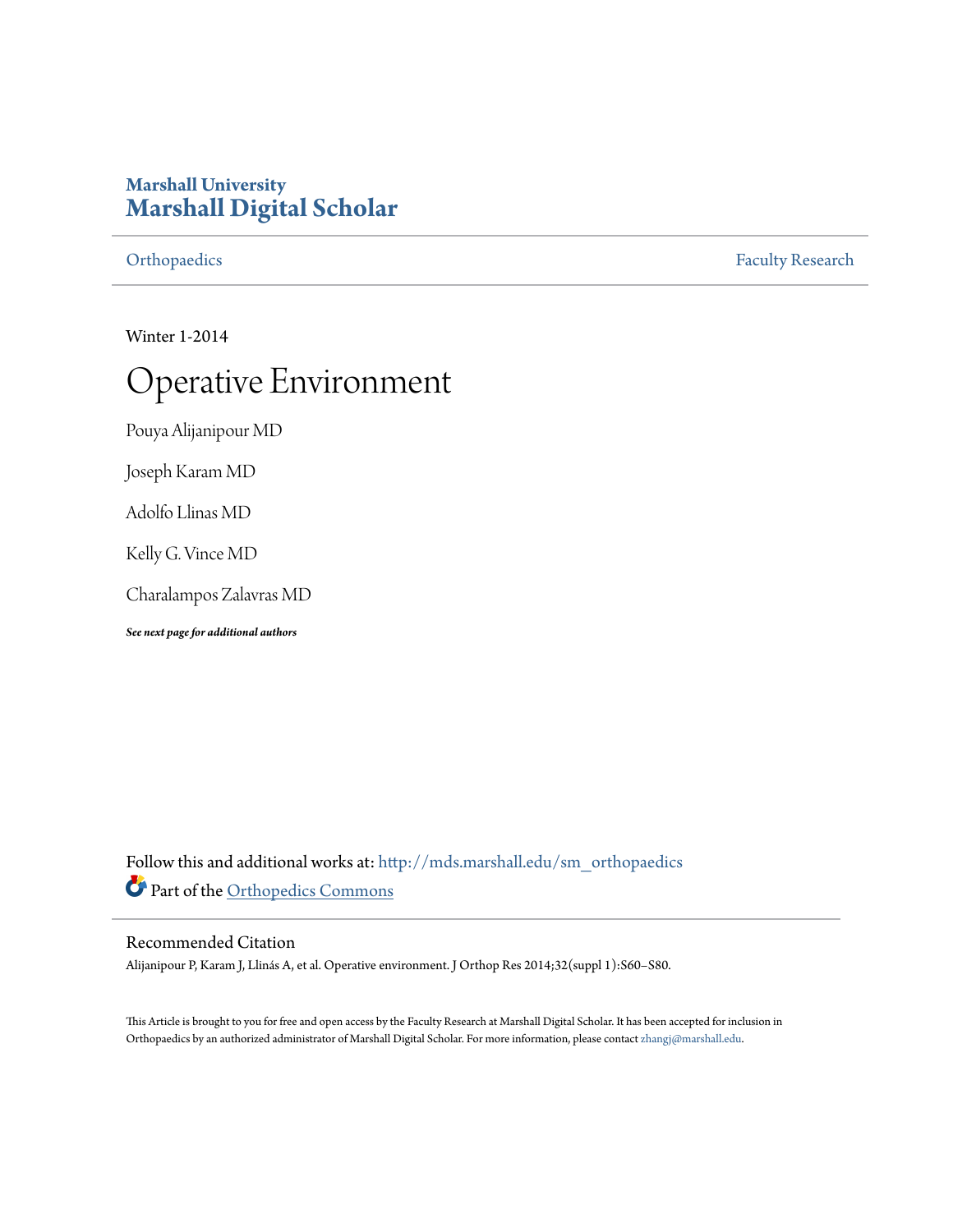#### **Authors**

Pouya Alijanipour MD, Joseph Karam MD, Adolfo Llinas MD, Kelly G. Vince MD, Charalampos Zalavras MD, Matthew Austin MD, Grant Garrigues MD, Snir Heller MD, James Huddleston MD, Brian Klatt MD, Viktor Krebs MD, Christoph Lohmann MD, Edward J. McPherson MD, Robert Molloy MD, Ali Oliashirazi MD, Mitchell Schwaber MD, Eoin Sheehan MD, Eric Smith MD, Robert Sterling MD, Gregory Stocks MD, and Shrinand Vaidya MD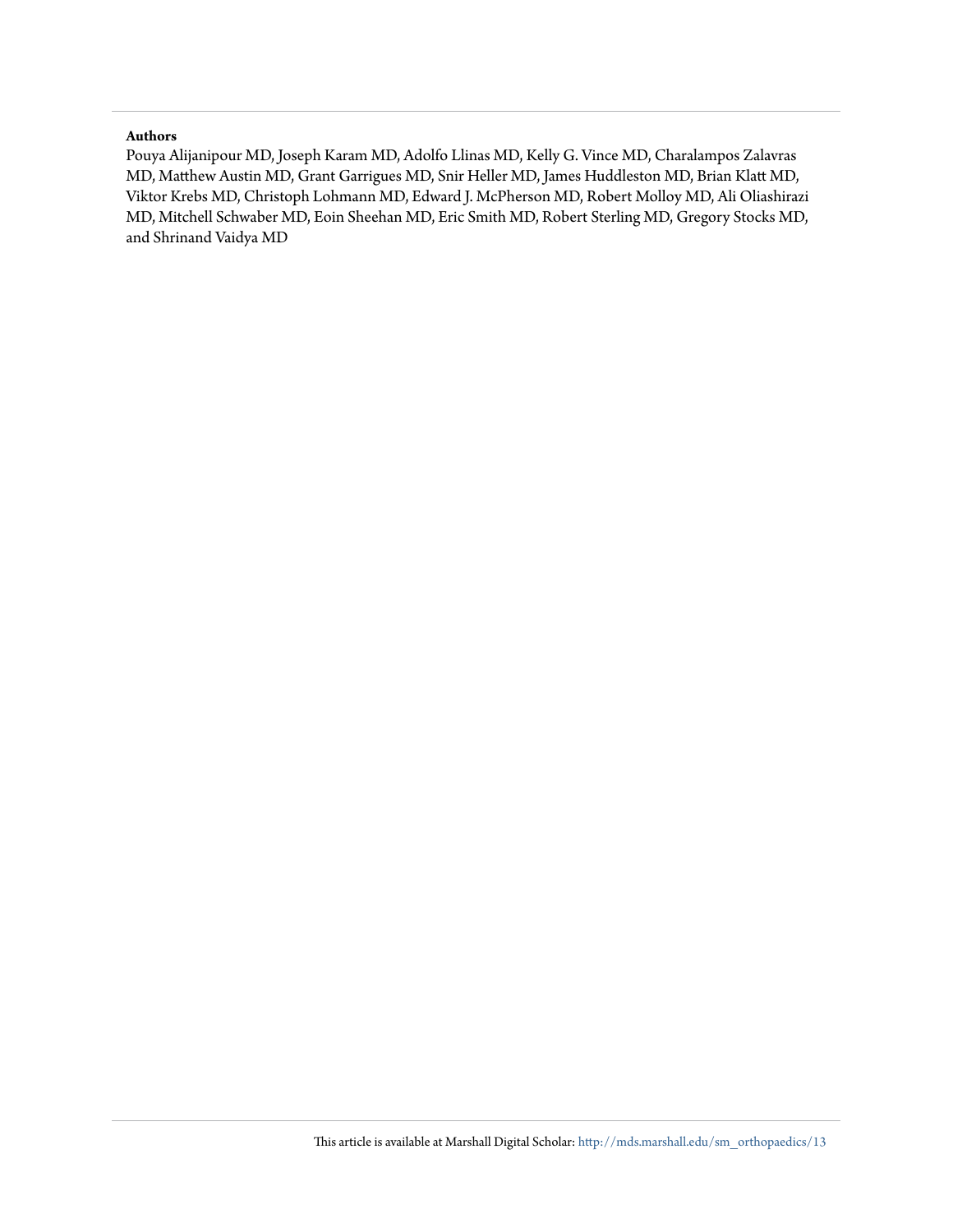# Operative Environment

Liaisons: Pouya Alijanipour MD, Joseph Karam MD

Leaders: Adolfo Llinás MD (International), Kelly G Vince MD (International), Charalampos Zalavras MD (US)

Delegates: Matthew Austin MD, Grant Garrigues MD, Snir Heller MD, James Huddleston MD, Brian Klatt MD, Viktor Krebs MD, Christoph Lohmann MD, Edward J McPherson MD, Robert Molloy MD, Ali Oliashirazi MD, Mitchell Schwaber MD, Eoin Sheehan MD, Eric Smith MD, Robert Sterling MD, Gregory Stocks MD, Shrinand Vaidya MD

Published online in Wiley Online Library (wileyonlinelibrary.com). DOI 10.1002/jor.22550

2014 Orthopaedic Research Society. Published by Wiley Periodicals, Inc. J Orthop Res 32:S60–S80, 2014.

#### Question 1: Do numbers of bacteria arriving in the surgical wound correlate directly with the probability of surgical site infection (SSI)?

#### **Consensus**

We recognize that the probability of SSI correlates directly with the quantity of bacteria that reach the wound. Accordingly we support strategies to lower particulate and bacterial counts at surgical wounds.

#### Delegate Vote

Agree: 97%, Disagree: 2%, Abstain: 1% (Strong Consensus)

#### Justification

Postoperative SSIs are believed to occur via bacterial inoculation at the time of surgery or as a result of bacterial contamination of the wound via open pathways to the deep tissue layers.<sup>1–3</sup> The probability of SSI is reflected by interaction of parameters that can be categorized into three major groups. $^{2}$  The first group consists of factors related to the ability of bacteria to cause infection and include initial inoculation load and genetically determined virulence factors that are required for adherence, reproduction, toxin production, and bypassing host defense mechanisms. The second group involves those factors related to the defense capacity of the host including local and systemic defense mechanisms. The last group contains environmental determinants of exposure such as size, time, and location of the surgical wound that can provide an opportunity for the bacteria to enter the surgical wound, overcome the local defense system, sustain their presence, and replicate and initiate local as well as systemic inflammatory reactions of the host.

The use of iodine impregnated skin incise drapes shows decreased skin bacterial counts but no correlation has been established with SSI. However, no recommendations regarding the use of skin barriers can be made (see this Workgroup, Question 27).

#### Question 2: Do numbers of bacteria in the operating room (OR) environment correlate directly with the probability of SSI?

#### **Consensus**

We recognize that airborne particulate bacteria are a major source of contamination in the OR environment

and that bacteria shed by personnel are the predominant source of these particles. The focus of our recommendations is to reduce the volume of bacteria in the OR with particular attention to airborne particles.

#### Delegate Vote

Agree: 93%, Disagree: 5%, Abstain: 2% (Strong Consensus)

#### Justification

Air is a potential source of contamination in the  $OR<sup>2,4</sup>$ Studies have demonstrated that the number of airborne bacteria around the wound is correlated to the incidence of periprosthetic joint infection  $(PII)^1$ . It has been suggested that if it was possible to measure accurately the number of bacteria present in the wound it should constitute the most precise predictor of subsequent infection.<sup>5</sup> Bacteria can be considered as part of the total mass of particulates in the air. Some studies have suggested that the airborne particulate count should be considered as potential surrogate for airborne microbial density.<sup>6</sup> Others have found a correlation between the number of particulates larger than  $10 \mu m$  with the density of viable bacteria at the site of surgery (measured by colony forming units).<sup>7</sup> It has been suggested that monitoring particulate count be used as a real-time proxy for increased risk of wound contamination or infection.<sup>7</sup> Persons in the OR are a major source of bacterial load and shed bacterial particulates. These particulates circulate through the OR via air currents. Movements of personnel and objects (including OR equipment) and opening and closing doors can generate significantly marked air currents and increase the probability of bacteria being deposited in the surgical site. $3,8$ 

#### Question 3: Should the OR in which an elective arthroplasty is performed be fitted with laminar air flow (LAF)?

#### **Consensus**

We believe that arthroplasty surgery may be performed in operating theaters without laminar flow. Laminar flow rooms and other strategies that may reduce particulates in operating rooms would be expected to reduce particulate load. Studies have not shown lower SSI in laminar flow rooms and some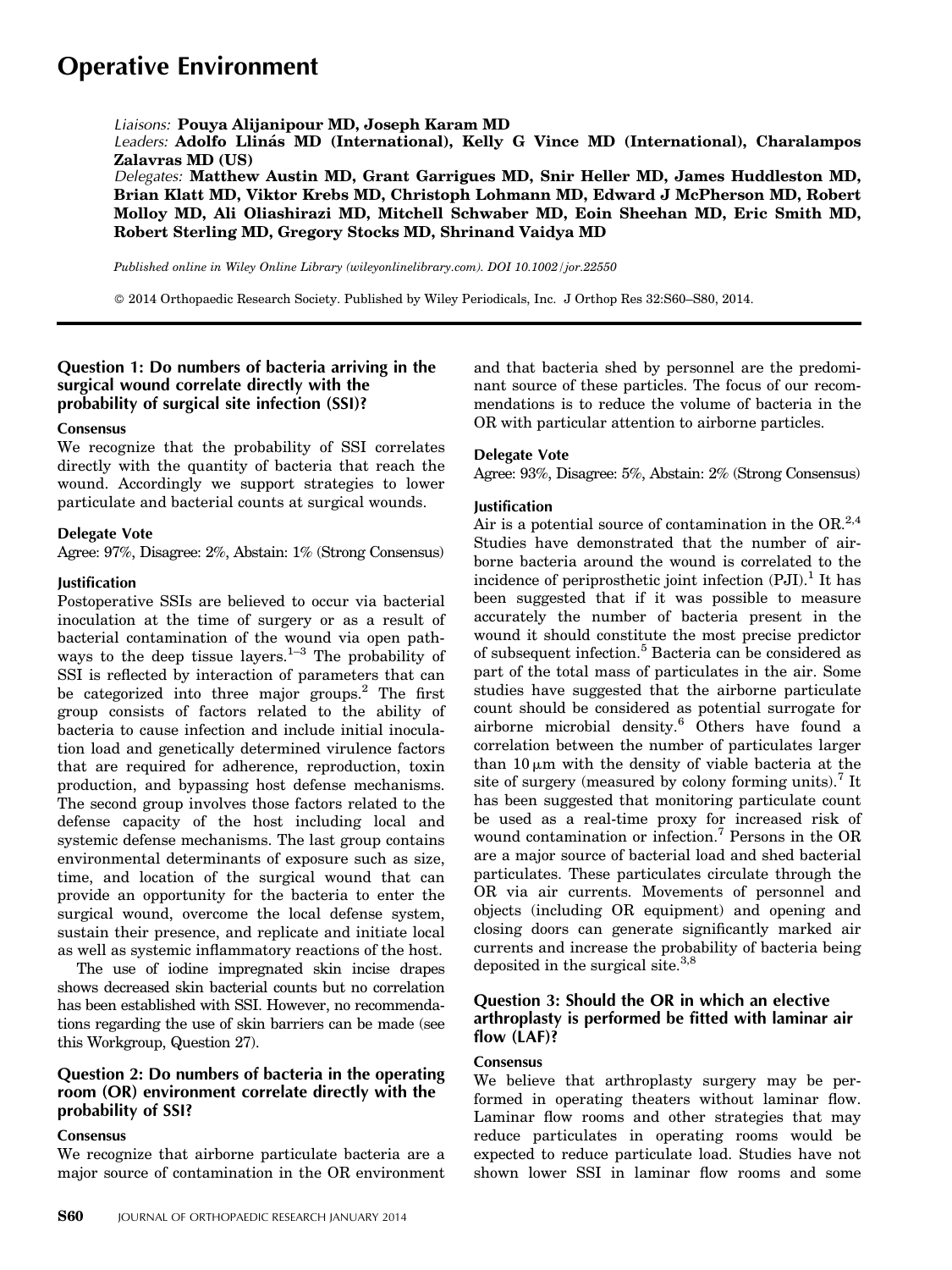cases are associated with increased rates of SSI. These are complex technologies that must function in strict adherence to maintenance protocols. We recommend further investigation in this field.

#### Delegate Vote

Agree: 85%, Disagree: 7%, Abstain: 8% (Strong Consensus)

#### Justification

The most cited studies supporting the use of LAF were conducted in the  $1970s$  and  $1980s$  by Charnley<sup>9</sup> and Lidwell et al.<sup>10</sup> However, several recent studies have shown no clear benefit of LAF in reducing the incidence of deep SSI.<sup>11-14</sup> Breier et al.<sup>11</sup> conducted a nationwide study in Germany, controlling for confounding factors with multivariate analysis, and found no independent effect of LAF on SSI rates, even when considering LAF rooms with large ceiling sizes (at least  $3.2 \text{ m} \times 3.2 \text{ m}$ ).

A recent study by Hooper et al.<sup>13</sup> that was based on the New Zealand joint registry evaluated the subject on a wide basis. The authors analyzed 51,485 total hip arthroplasties (THA) and 36,826 total knee arthroplasties (TKA) and revealed increased early infection rates with laminar flow use, especially for THA patients. This increase was found to be independent of patient characteristics, operative time, surgeon, or institution. Unfortunately, except for the study performed by Salvati et al. in which horizontal LAF was found to increase the risk of PJI in TKA, other studies, including those supporting the use of  $LAF$ ,<sup>10</sup> those opposing its use,<sup>13</sup> and those with indifferent results, $15-17$  did not conduct any sub-analysis to distinguish influence of different types of LAF on PJI.

#### Question 4: Is there enough evidence to enforce the universal use of body exhaust suits during total joint arthroplasty (TJA)?

#### **Consensus**

There is currently no conclusive evidence to support the routine use of space suits in performing TJA.

#### Delegate Vote

Agree: 84%, Disagree: 11%, Abstain: 5% (Strong Consensus)

#### Justification

Similar to the situation with laminar flow, the use of space suits during TJA has become a subject of controversy. A recent study by Miner et al. $^{14}$  showed no benefit in the use of body exhaust suits and a study by Hooper et al.<sup>13</sup> evaluating the use of a space suit and its effect on early infection rates identified an increased rate of early infection with the use of space suits both in conventional and in laminar flow theaters. However, there is some suggestion that space suits should be worn in laminar flow-fitted rooms to prevent contamination.18,19

#### Question 5: What strategies should be implemented regarding OR traffic?

#### **Consensus**

We recommend that OR traffic should be kept to a minimum.

#### Delegate Vote

Agree: 100%, Disagree: 0%, Abstain: 0% (Unanimous Consensus)

#### **Justification**

Personnel are the major source of air contamination in the OR, both by traffic that creates turbulence and contaminates ultraclean air and by bacterial shedding. Ritter et al.<sup>17</sup> showed that bacterial counts in OR air increased 34-fold in an operating room with five people compared to an empty room. Keeping the OR door open also significantly increased bacterial air contamination of the room in the same study. Andersson et al.<sup>15</sup> showed a positive correlation between traffic flow rates and air bacterial counts in orthopedic procedures. They also identified a direct correlation between the number of people present in the OR and bacterial counts. Quraishi et al.<sup>20</sup> further demonstrated a direct correlation between the activity level of OR personnel and bacterial fallout into the sterile field. Panahi et al. $^{21}$  observed door openings during primary and revision TJA cases. They identified 0.65 and 0.84 door openings per minute in primary and revision cases, respectively. The main personnel responsible for door openings were implant technical representatives and circulating nurses. Lynch et al.<sup>22</sup> showed an exponential relationship between the number of door openings and the number of personnel in the OR. In their series, information requests (an easily avoidable cause) was the reason for the majority of door openings. Multiple door openings can result in a drop in the pressure gradient requiring more air being pumped through LAF systems and therefore the high efficiency particulate air filters are consumed more quickly. It has been proposed by experts that OR personnel pass through a sub-sterile hallway every time they enter or leave the OR, although evidence regarding this practice is lacking. If preoperative templating is possible, available sizes of the implants should be in the OR at the start of the surgery.

#### Question 6: Should operating lights be controlled with a foot pedal as opposed to reaching above eye level?

#### **Consensus**

We recommend a general awareness that light handles can be a source of contamination and to minimize handling of lights as much as possible. Other strategies for light control need to be developed in the future to minimize contamination.

#### Delegate Vote

Agree: 91%, Disagree: 4%, Abstain: 5% (Strong Consensus)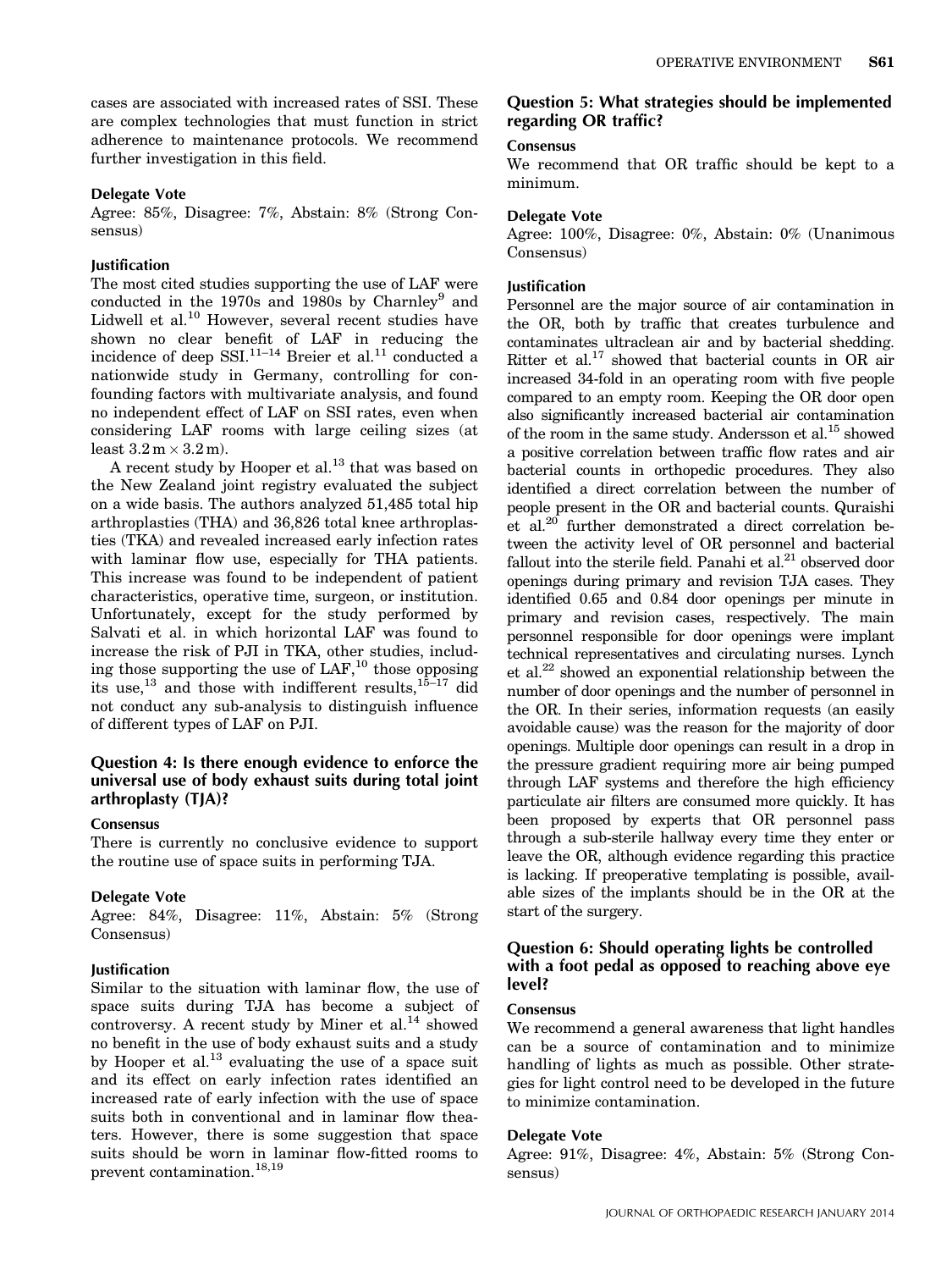#### **Iustification**

Davis et al.<sup>23</sup> identified a 14.5% rate of contamination of sterile light handles during TJA cases. Hussein et al.<sup>24</sup> showed no evidence of contamination of the sterile light handle (autoclaved plastic or metallic) after 15 cases of primary TJA. However, we were unable to identify other studies in the literature addressing the risk of contamination of the surgeon's gown or of parts of the sterile field when compared with reaching up for light adjustment, or studies that looked at air disruptions secondary to the movement of the surgeon reaching above eye level.

#### Question 7: Is there a role for ultraviolet (UV) light use in the prevention of infection after TJA?

#### **Consensus**

We agree that UV light environments can lower infection rates, but recognize that this can pose a risk to OR personnel. We recognize that the benefit of UV might be the inhibition of operating traffic.

#### Delegate Vote

Agree: 74%, Disagree: 13%, Abstain: 13% (Strong Consensus)

#### Justification

Even though UV light use has been shown to significantly decrease the number of bacterial counts in the OR, as well as the occurrence of postoperative infection, its use is harmful for OR personnel and increases the risk of corneal injuries and skin cancer; as such, current guidelines from the Centers for Disease Control (CDC) recommend against the use of UV lights in the OR to prevent  $SSIs.<sup>5,25-30</sup>$ 

#### Question 8: Do UV decontamination/sterilization lights or portable units in unoccupied ORs (nights and weekends) make a difference in the sterility of the OR environment?

#### **Consensus**

UV would be expected to lower bacterial load in ORs, but the technology has not been studied in this application. It might be considered an adjunct but not a replacement for conventional cleaning. There are potential risks to staff by UV technology inadvertently left on at the start of the work day.

#### Delegate Vote

Agree: 84%, Disagree: 3%, Abstain: 13% (Strong Consensus)

#### Justification

After a thorough literature search, we were unable to identify evidence to support or refute the use of UV light to keep the OR environment sterile outside operative times.

#### Question 9: Should the patient and OR personnel wear a mask to avoid contamination of the OR air?

#### **Consensus**

Despite the absence of conclusive studies that show a reduction in SSI when surgical masks are worn properly and uniformly by all staff, we believe there is reason to expect particulate airborne bacteria counts to be reduced by disciplined use of surgical masks. Until evidence appears that shows an advantage to NOT wearing a mask, we believe that it is in the interest of patient safety that all personnel wear surgical masks at all time that they are in the OR. There is insufficient evidence to support the use of masks by patients that outweighs the benefit of airway access.

#### Delegate Vote

Agree: 85%, Disagree: 7%, Abstain: 8% (Strong Consensus)

#### Justification

Several authors have questioned the utility of face masks worn by OR personnel in preventing air and wound contamination.31–33 A study by Lipp and  $Edwards<sup>32</sup>$  included three randomized controlled trials (RCTs)with a total of 2,113 subjects and concluded that the use of face masks had no significant effect on surgical wound infections in patients undergoing clean surgery. Sellden et al.<sup>34</sup> decided to refrain from the use of face masks for unscrubbed personnel in the OR. A recent RCT by Webster et al.<sup>35</sup> showed that if none of the non-scrubbed OR personnel wore a face mask, there was no increase in the rate of SSIs. However, this study included non-orthopedic as well as orthopedic procedures and followed patients for only 6 weeks postoperatively. Furthermore, it was not clear if orthopedic procedures included implantation procedures. We were unable to identify studies looking specifically at face masks worn by the patient undergoing TJA or studies evaluating the benefit of this practice in reducing OR air contamination.

#### Question 10: What garments are required for OR personnel?

#### **Consensus**

We recommend that all personnel wear clean theater attire including a disposable head covering, when entering an OR. Garments worn outside of the hospital should not be worn during TJA.

#### Delegate Vote

Agree: 98%, Disagree: 1%, Abstain: 1% (Strong Consensus)

#### **Justification**

Some aspects of the appropriate attire for surgical personnel (such as surgical gowns and gloves) have been addressed in other sections. Controversy has been raised regarding the utility of surgical masks or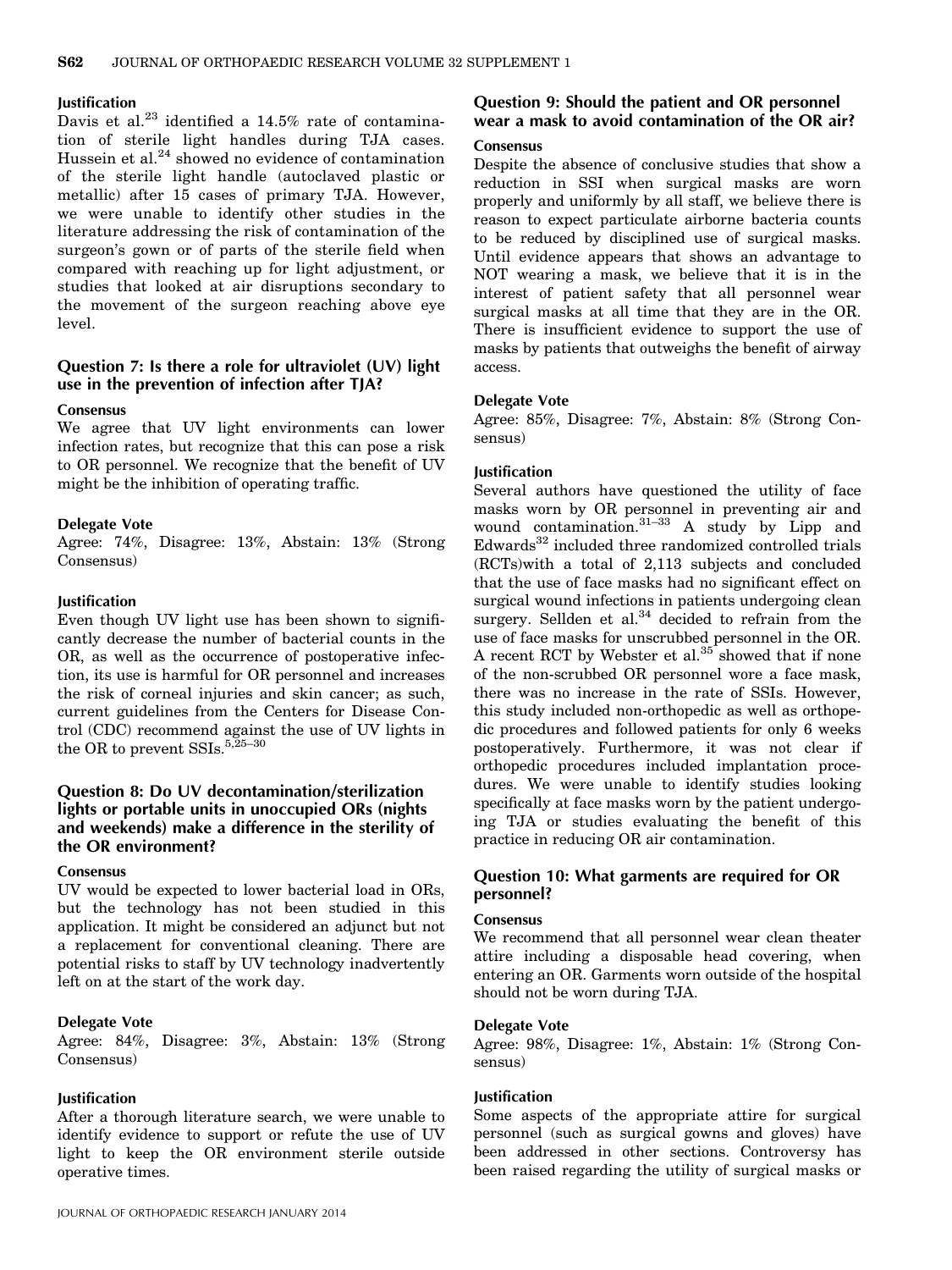head coverings in the prevention of SSI based on inconsistent results from experimental and clinical investigations in the field of general surgery, gynecology, and cardiology (cardiac catheterization).36–42 Nevertheless, as affirmed by CDC guidelines, $28$  use of surgical masks by all OR personnel is an advantageous and harmless behavior that provides a mechanical obstacle for OR personnels' oro- and nasopharyngeal secretions. These secretions may contain bacterial particulates and all efforts should be made to decrease the risk of exposure of surgical wound to these particulates. Moreover, masks can also be beneficial in protecting the personnel from patients' blood or other bodily fluids.

#### Question 11: What restrictions should be placed on the use of portable electronic devices (such as mobile phones, laptops, tablets, or music devices) in the OR?

#### **Consensus**

We recognize that portable electronic devices may be contaminated with bacteria. We also recognize that increased levels of talking are associated with higher levels of bacteria in the OR environment. Accordingly we recommend that portable electronic device usage be limited to that which is necessary for patient care.

#### Delegate Vote

Agree: 84%, Disagree: 14%, Abstain: 2% (Strong Consensus)

#### **Iustification**

Many studies have shown a high rate of contamination of cell phones and other portable electronic devices used in hospitals by healthcare workers, from 44% to 98%, with a high percentage of resistant strains, namely extended-spectrum  $\beta$ -lactamase-producing Gram-negative bacteria and methicillin-resistant Staphylococcus aureus (MRSA).<sup>43-49</sup> Ulger et al.<sup>48</sup> demonstrated that 52% of S. aureus strains isolated from cell phones were methicillin-resistant. Brady et al.43 showed that cleaning mobile phones with an alcohol-based solution significantly reduced contamination of mobile phones, similar to what was previously observed by Singh et al.<sup>50</sup> for pagers and Hassoun et al.<sup>51</sup> for personal digital assistants. Thus, regular cleaning of portable electronic devices with alcohol is highly recommended, as efforts towards maintaining hand hygiene to prevent nosocomial infections, including SSI, may be compromised by the use of handheld electronic devices that act as reservoirs of pathogens. Limitation of portable electronic devices in the OR is also advised, although no evidence in the literature is able to link their use to an increased risk of SSI.

### Question 12: Does prolonged surgical time predispose to an increased risk of PJI?

#### **Consensus**

We recognize that SSI rates increase directly with the duration of surgery. We recognize that some surgeries present a marked and inescapable level of complexity that will require more time. We recognize that minimizing the duration of surgery is an important goal and a cooperative effort on the base of the entire surgical team as well as the institution. We recommend that a coordinated effort be made to minimize the duration of surgery without technical compromise of the procedure.

#### Delegate Vote

Agree: 96%, Disagree: 3%, Abstain: 1% (Strong Consensus)

#### Justification

Numerous studies have linked increased operative time to the risk of infection after TJA with statistical significance.<sup>52–65</sup> Skramm et al. investigated the incidence of SSI following THA and TKA for fractures after the implementation of surveillance policies. When considering the risk factors for infection, the duration of surgery was the only significant independent factor in a logistic regression model, also taking into account age, American Society of Anesthesiologists' physical status score, and level of emergency.<sup>61</sup> The study by van Kasteren et al.<sup>64</sup> supported the use of duration of surgery more than the 75th percentile as a risk factor for PJI, as previously suggested by the National Noscomial Infections Surveillance risk index.<sup>66</sup> In a population-wide study based on the Danish national hip arthroplasty registry that included 80,756 cases of primary THA, surgical time was a significant independent risk factor for revision due to infection.<sup>57</sup> Similar results were reported in countries such as Norway and England.<sup>60,62</sup> Peersman et al.<sup>58</sup> suggested using operative times as a predictive risk factor for infection after TKA in a risk stratification model. In a systematic review of only observational studies that investigated deep SSI in THA and included more than 100 patients, Urquhart et al. found just two studies that examined operative time.63 After merging data from these two studies, they reported duration of surgery as an independent risk factor for SSI. In addition, in a recent analysis of 56,216 primary TKAs, Namba et al. identified a 9% increase in the risk of deep SSI per 15 minincrement increase in operative time.<sup>5</sup>

Nevertheless, methodological concerns exist regarding the studies that support the role of operative time as a risk factor for PJI, including missing data, $9$ failure to consider potential confounding factors,  $57,58$ and statistical considerations.<sup>59-61</sup> On the other hand, there are studies that failed to demonstrate such a correlation<sup>67</sup> or even found an opposite relationship.<sup>68</sup> Moreover, none of the previous studies considered the potential confounding role of repeat doses of antibiotic prophylaxis during prolonged procedures. Procedure duration may be an indicator of complexity of surgery (extensive surgical exposure and more severe tissue damage), surgical indication (previous procedures and indications other than osteoarthritis), inexperienced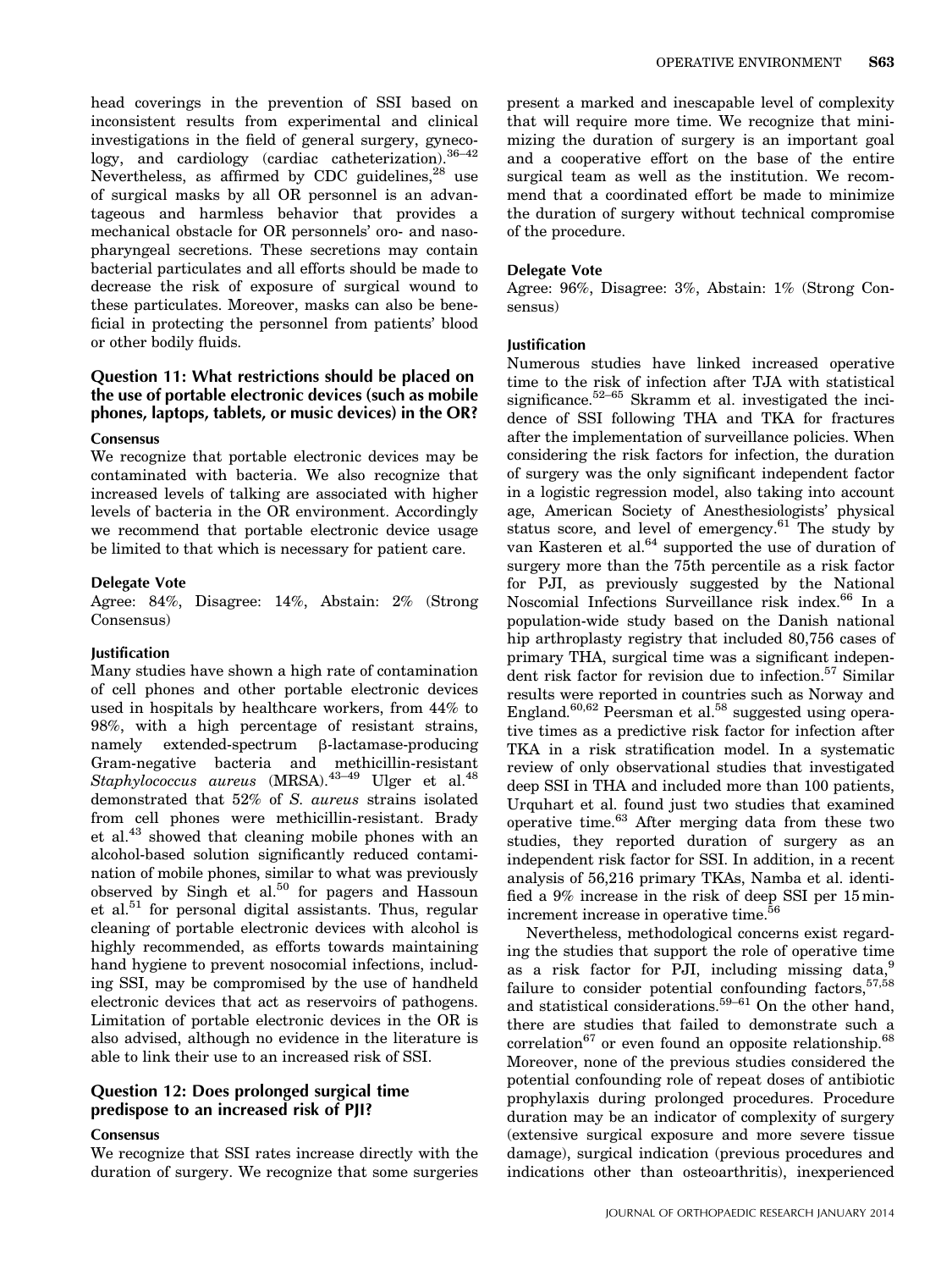surgical team, surgeon with slow pace, perioperative complications, inadequate optimal standardization program, or patient's preexisting medical condiprogram, or purchase  $\sum_{r=1}^{r}$   $\sum_{r=1}^{r}$  defines  $\sum_{r=1}^{r}$  defines  $\sum_{r=1}^{r}$  defines  $\sum_{r=1}^{r}$  defines  $\sum_{r=1}^{r}$  defines  $\sum_{r=1}^{r}$  defines  $\sum_{r=1}^{r}$  defines  $\sum_{r=1}^{r}$  defines  $\sum_{r=1}^{r}$  define efficiently and follow systematically defined steps might decrease the risk of SSI. It has also been demonstrated that procedures with a longer duration are at increased risk for revision due to aseptic failure.<sup>62</sup>

#### Question 13: Should the scheduling of elective TJA be ordered so that clean cases are not preceded by known infected, dirty, or contaminated cases?

#### **Consensus**

We recognize the concern regarding risk of infection to a clean surgery following a contaminated surgery. We recognize that studies have not demonstrated increased infection rates in clean surgery performed subsequent to contaminated cases. We recommend thorough cleaning after contaminated surgery and before further surgery, as defined by local institutional standards.

#### Delegate Vote

Agree: 89%, Disagree: 8%, Abstain: 3% (Strong Consensus)

#### Justification

Although performing an infected arthroplasty procedure before non-infected procedures is theoretically risky for cross-contamination between procedures, there is inadequate evidence to support or oppose this practice. However, this policy may allow the hygiene staff a thorough clean down procedure at the end of the OR working day when there is no economical concern regarding the duration of time that might be required for a compliant OR disinfection.

A common practice in orthopedic surgery, especially in arthroplasty, is to organize the OR in a manner so that confirmed or suspicious cases of infection are operated on at the end of the OR session after clean procedures. Whether the practice of performing a clean arthroplasty procedure following an infected case increases the probability of infection or not has not been adequately studied. Microbiologic studies have demonstrated long-term survivorship of common nosocomial pathogens on inanimate surfaces.<sup>71</sup> This may support the theoretical risk of cross-contamination between procedures if there is no efficient preventive strategy for disinfection of these surfaces after every procedure. There are only two retrospective studies that have addressed this issue, but both had inadequate power and inconsistent conclusions. $72,73$ Despite the lack of evidence, a sound practice consists of thoroughly addressing this potential factor of PJI, even though there is inadequate evidence for crosscontamination between procedures.

Abolghasemian et al.<sup>72</sup> evaluated 85 primary and revision cases performed after TJA resection for PJI

JOURNAL OF ORTHOPAEDIC RESEARCH JANUARY 2014

and evaluated the risk of infection in those patients. After a minimum follow-up of 12 months, an increased rate of superficial or deep infections was not witnessed in this cohort when compared to 321 patients matched for demographic factors who did not undergo TJA after an infected TJA in the same OR. The one patient who developed a deep PJI in the study group had a different infecting organism than the one responsible for the PJI of the preceding surgical case. Cleaning the OR after an infected case did not differ from cleaning after an aseptic case. Namdari et al. undertook a similar endeavor when they evaluated the development of infection in 39 cases of primary TJA performed after dirty cases. They identified one case of PJI in this cohort when the causative infecting organism (Propionibacterium acnes) was the same as the one causing the infection in the preceding septic case. However, no advanced microbiological testing was performed to certify that both organisms were of identical strains.<sup>73</sup>

#### Question 14: Does patient normothermia have an essential role in preventing infectious complications?

#### **Consensus**

We recognize the significance of patient normothermia and the data from non-orthopedic procedures. We support general recommendations from the general surgery literature and identify this as a field that requires further research.

#### Delegate Vote

Agree: 92%, Disagree: 1%, Abstain: 7% (Strong Consensus)

#### Justification

Kurz et al.74 undertook an RCT of major colorectal surgery patients and demonstrated significant decrease in SSI rates in patients receiving warmed fluids and forced-air warming (FAW) blankets compared to patients who did not receive aggressive maintenance of normothermia. Melling et al.<sup>75</sup> conducted an RCT in non-orthopedic clean surgery and identified a significant role for patient warming in preventing SSI. A systematic protocol using FAW blankets or local warming protocols using a radiant heat dressing led to a significant decrease in SSI. No such RCT was identified specifically for TJA or orthopedic procedures in general.

#### Question 15: Do FAW blankets increase the risk of SSI?

#### **Consensus**

We recognize the theoretical risk posed by FAW blankets and that no studies have shown an increase in SSI related to the use of these devices. We recommend further study but no change to current practice.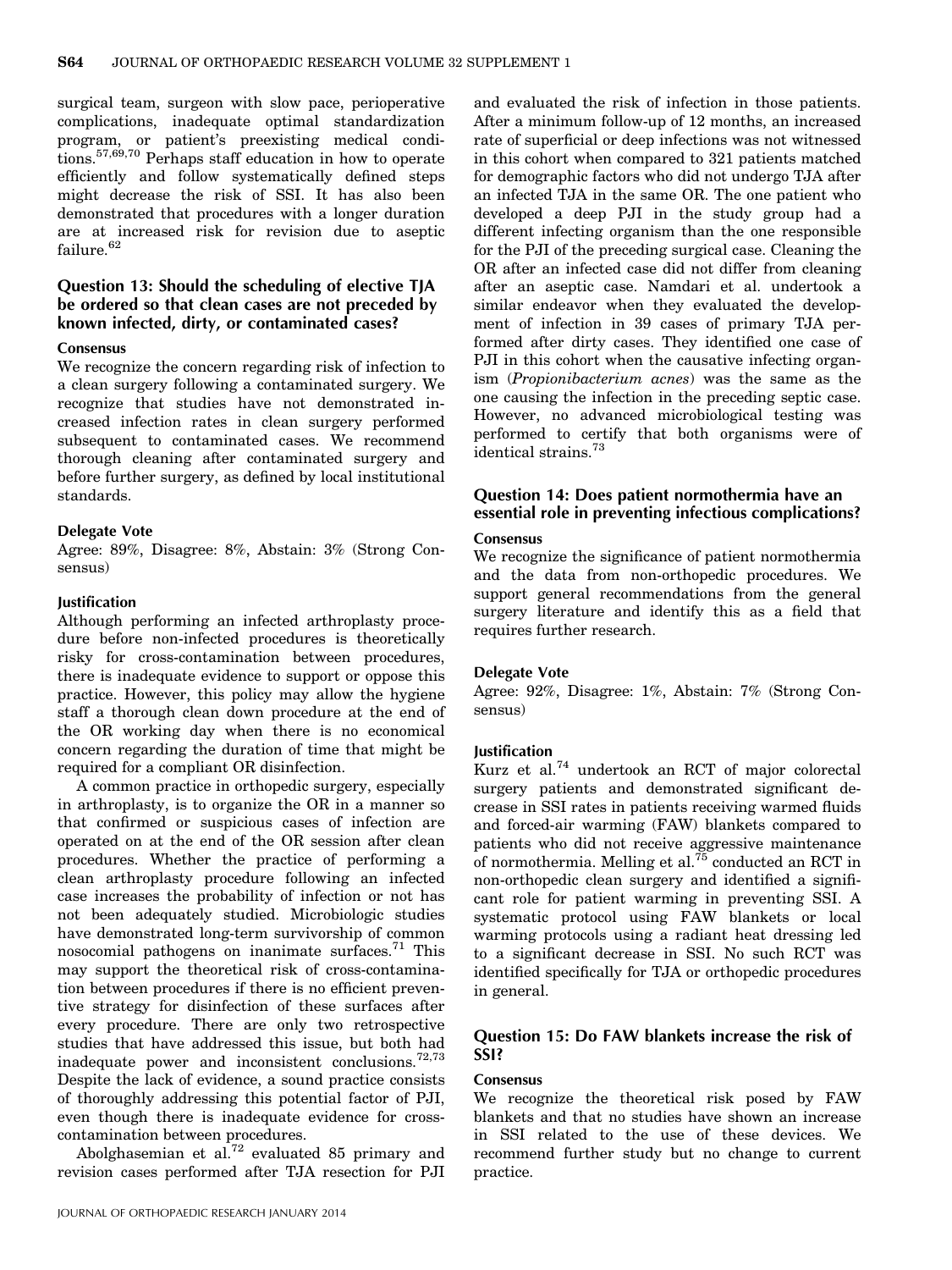#### Delegate Vote

Agree: 89%, Disagree: 5%, Abstain: 6% (Strong Consensus)

#### Justification

Recent studies have raised concern about the possibility of bacterial air contamination by FAW devices. Some authors evaluated disruptions in airflow. McGovern et al.<sup>76</sup> conducted an experimental study where they found that FAW blankets lead to a disruption in the airflow at the surgical site under LAF conditions when compared to conductive fabric warmers in simulated THA and spine surgery. Legg et al.77 found increased air particles above the surgical site when using FAW compared to radiant warming. On the contrary, Sessler et al.78 did not identify any worsening in air quality with use of FAW under laminar flow conditions. Memarzadeh et al.<sup>79</sup> reported the results of a computational study conducted by the National Institutes of Health which showed negligible disruption of laminar flow by FAW.

Other authors have investigated the bacterial contamination of OR air. Moretti et al.<sup>80</sup> undertook air sampling in experimental conditions and demonstrated increased bacterial contamination of air after turning FAW blankets on; however, this was much lower than worsening of air quality induced by personnel placing a patient in the OR. Tumia et al. $81$  undertook air sampling under LAF conditions in orthopedic procedures and failed to identify any significant rise in air bacterial counts with the use of FAW. Sharp et al. $82$  also performed air sampling in LAF-equipped ORs to study the effect of FAW on air quality using volunteer patients with psoriasis who had increased shedding of skin cells. Air at 30 cm from a theoretical operating site was sampled and there were no positive cultures. In addition, a smoke test that was used to visually assess airflow found no disturbance by the FAW device. Zink et al.<sup>83</sup> were also concerned by possible contamination of the OR environment with FAW, but did not resort to air sampling. Instead, they placed culture plates on the abdomen of volunteers with use of FAW and failed to identify increased contamination rates with this method.

Albrecht et al. found that the intake filters used in air blowers were not optimally efficient and resulted in colonization of the internal parts of the device. Overall, 92% of the devices they tested resulted in positive bacterial growth with organisms that are typically implicated in PJI (mostly Staphylococci species).<sup>84</sup> However, there is no concrete evidence to link the use of FAW system with SSI/PJI. McGovern et al. studied a change of a warming system from forced air to an alternative system in 1,437 patients. A significant increase in deep joint infection, as demonstrated by an elevated infection odds ratio  $(3.8, p=0.024)$ , was identified during a period when FAW was used compared to a period when conductive fabric warming was used. The authors conceded that the study was

observational and may have been affected by other infection prevention measures instituted by the hospital.<sup>76</sup>

Question 16: Should OR personnel be required to decontaminate their hands with at least an alcoholbased foam every time their hands have been in contact with inanimate objects (including medical equipment) located in the immediate vicinity of the patient?

#### **Consensus**

We support current recommendations for hand hygiene in patient care.

#### Delegate Vote

Agree: 86%, Disagree: 8%, Abstain: 6% (Strong Consensus)

#### Justification

Properly performed hand hygiene affords protection to both the patient and healthcare worker from cross transmission of infectious agents. Hand hygiene should be performed by OR personnel involved in examination, manipulation, and placement of the patient, in accordance with the World Health Organization's (WHO) 5 Moments for Hand Hygiene.<sup>85</sup> There is ample evidence to confirm that transmission of pathogens from/to a patient to/from their immediate environment, defined below, occurs. However, there is inadequate evidence to show the influence of hand decontamination on this sequence. High-quality clinical investigations are required to study the efficiency of hand decontamination on prevention of SSI and PJI. Frequent hand decontamination has been suggested,<sup>86</sup> but concerns have been expressed regarding skin irritation and contact dermatitis.<sup>87</sup> Moreover, some risk of change of bacterial flora to colonizing bacteria with skin damage might exist.<sup>88</sup>

Five sequential steps for cross-transmission of microbial pathogens have been described.<sup>86</sup> These steps include shedding of skin flora to inanimate objects surrounding the patients, transfer of the bacteria to the healthcare worker's hands, adequate survival of the microbes on the healthcare worker's hands, inadequate hand antisepsis technique by the healthcare worker, and transmission of bacteria from the healthcare worker's hands to other patients or inanimate objects that can potentially be in contact with patients.

Approximately  $10^6$  skin squames containing microorganisms are shed daily from normal skin.<sup>89</sup> Therefore, surfaces located in the close vicinity of the patient (such as floor, bed lines, gowns, furniture, and medical equipment such as blood pressure cuffs) can become contaminated with patients' skin flora.<sup>86,90–92</sup> Hands or gloves of healthcare workers can be contaminated after contact with inanimate objects in patient rooms.<sup>93,94</sup> Laboratory-based studies have demonstrated that many bacteria, including S. aureus, Gramnegative bacilli, and *Enterococci*, can be transferred to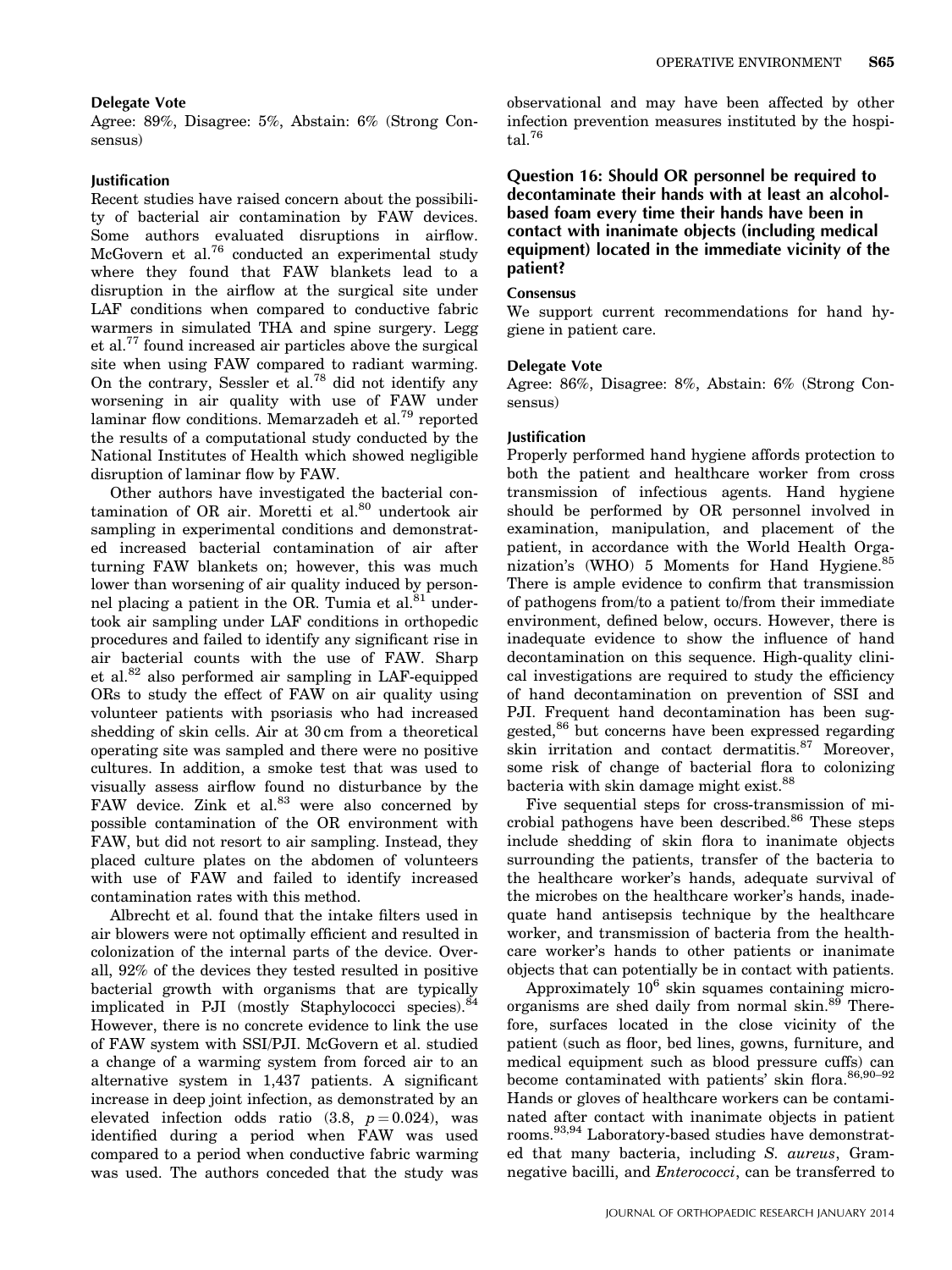the hands by touching contaminated surfaces.  $86,94,95$ Microorganisms can survive on hands for different lengths of time varying between a few minutes to several hours and healthcare workers' hands can be progressively colonized due to poor hygiene, longer duration of care, and higher quantity of contamination.86 In one study, the use of an alcohol gel hand wash was associated with a 36% decrease in nosocomial infection rates. $96$  There is substantial evidence that demonstrates improvement in the rate of healthcareassociated infections with hand hygiene promotional programs that include the use of an alcohol-based hand rub, although studies with improved design methodology are needed.<sup>86</sup>

#### Question 17: What are the guidelines for hand hygiene and glove use for personnel in contact with the patient for examination, manipulation, and placement on the OR table?

#### **Consensus**

We support current recommendations in patient care in accordance with the principles of Standard Precautions.

#### Delegate Vote

Agree: 92%, Disagree: 1%, Abstain: 7% (Strong Consensus)

#### Justification

Gloves should be used by OR personnel as dictated by the principles of Standard Precautions.<sup>97</sup> Added protection to the healthcare worker, via glove use, is required in the event of potential contact with blood, body fluids, secretions, excretions, mucous membranes, non-intact skin, or contaminated equipment. $97$ Glove use does not preclude the need for application of hand hygiene principles. In the event that the patient is on contact precautions, gloves should be used for all contact with the patient and/or the immediate patient environment. The dynamics of contamination are similar between gloved and ungloved hands.<sup>86</sup> Gloves can be contaminated after touching the patient or inanimate objects in patient rooms.<sup>92,93,98,99</sup> Risk of crosscontamination through contaminated gloves is similar to that of naked hands.<sup>92,99</sup> Therefore, when gloves are used in patient care, hand hygiene must be performed prior to donning gloves and following glove removal. A single pair of gloves may not be used in the care of more than one patient.

#### Question 18: Should triple gloving be used to prevent contamination during TJA?

#### **Consensus**

We recommend double gloving and recognize the theoretical advantage of triple gloving.

#### Delegate Vote

Agree: 89%, Disagree: 7%, Abstain: 4% (Strong Consensus)

#### **Iustification**

A relatively high rate of inner glove contamination has been identified with double-gloving in TJA, leading to the consideration of triple-gloving practices.<sup>100,101</sup> Hester et al.<sup>102</sup> compared the rate of inner glove perforation with three different gloving protocols in TJA: latex/cloth, latex/latex, and latex/cloth/latex. They found a reduced rate of perforation when the outer glove was a cloth glove compared to a latex glove, and interposing a cloth glove between two latex gloves yielded the lowest rate of perforation. While doublegloving with an outer cloth glove had a notable impact on tactile sensation and was troublesome when manipulating cement, triple-gloving with a cloth glove between two latex gloves was not perceived as having such an important impact. However, reported differences in rates were not shown to be statistically significant. Sebold et al.<sup>103</sup> demonstrated that the use of a cloth glove between two latex gloves was able to reduce inner glove perforation rates to zero in their institution. According to their observations, surgeon dexterity was not affected by this gloving practice. In addition, the authors showed that the use of orthopedic outer gloves yielded lower inner glove puncture rates than regular latex gloves. Sutton et al.<sup>104</sup> showed that a triple-gloving protocol with a cut-resistant liner interposed between the two latex gloves significantly reduced the rate of perforation compared to doublegloving with two latex gloves. Overall, triple-gloving seems to decrease inner glove perforation rates; however, this is at the expense of a decrease in surgical dexterity and tactile sensation.

#### Question 19: How frequently should gloves be changed during surgery?

#### **Consensus**

We recognize the advantage of glove changes at least every 90 min or more frequently and the necessity of changing perforated gloves. Permeability appears to be compromised by the exposure to methacrylate cement and gloves should be changed after cementation.

#### Delegate Vote

Agree: 89%, Disagree: 6%, Abstain: 5% (Strong Consensus)

#### Justification

Al-Maiyah et al.<sup>105</sup> conducted an RCT on THA procedures where the study group consisted of changing outer gloves every 20 min and before implant cementation, compared to changing only before cementation in the control group. This change in practice led to a significant reduction in perforation and contamination rates of outer gloves. Kaya et al.<sup>106</sup> reported that glove perforations occurred after 90 min on average and suggested changing gloves every 90 min. Dawson-Bowling et al.<sup>107</sup> evaluated glove contamination after draping and before opening the final components and found 12% and 24% contamination rates respectively.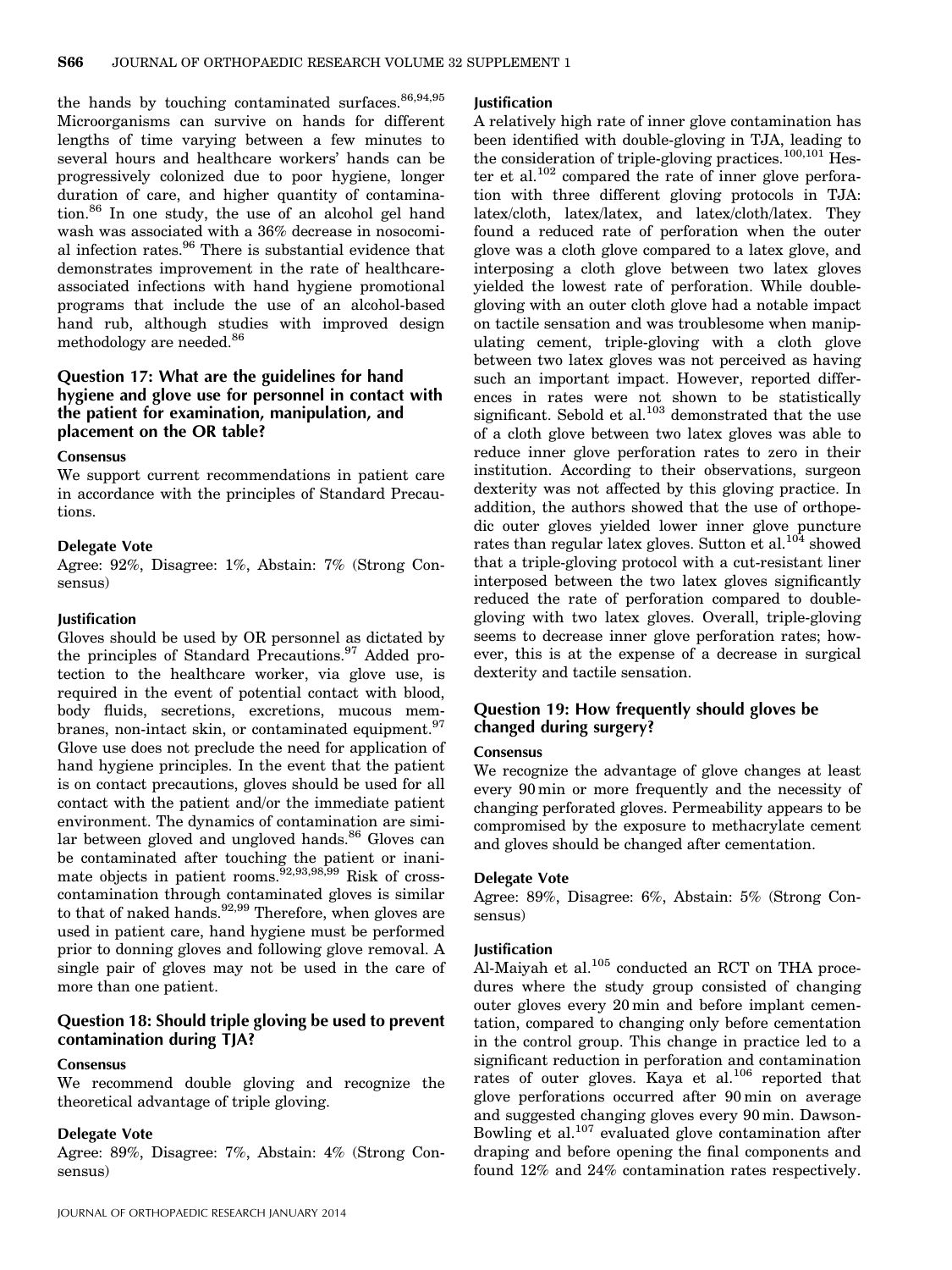Beldame et al. $108$  identified a significantly higher rate of glove contamination before prosthesis implantation and advised changing gloves before this surgical step. The authors also showed that when the outer gloves were contaminated, changing them lead to noncontaminated outer gloves in 80% of cases. Furthermore, in a prospective study, Carter et al. found that a surgeon's outer glove perforation occurred in 3.7% and 8.3% of primary and revision arthroplasty procedures, respectively. They also found that inner glove perforation was ignored in 19% of double glove perforations and recommended careful inspection of the inner glove whenever outer glove perforation is  $\rm noted.^{100}$ 

#### Question 20: When should instrument trays be opened?

#### **Consensus**

We recommend that the timing of opening trays should occur as close to the start of the surgical procedure as possible with the avoidance of any delays between tray opening and the start of surgery.

#### Delegate Vote

Agree: 98%, Disagree: 1%, Abstain: 1% (Strong Consensus)

#### Justification

Dalstrom et al.<sup>109</sup> recently demonstrated a direct correlation between the duration of open exposure of instrument trays and the risk of bacterial contamination. Some trays were found to be contaminated immediately after opening. After eliminating those trays, they reported contamination rates of 4% at 30 min, 15% at 1h, 22% at 2h, 26% at 3h, and 30% at 4h. Brown et al.110 demonstrated that bacterial air counts during preparation and draping were 4.4 times higher than during surgery, leading them to recommend opening instruments after patient preparation and draping.

#### Question 21: Should trays be covered with sterile drapes/towels when not in use?

#### Consensus

We recognize a theoretical advantage to covering trays when not in use for extended periods, and that larger covers may be disadvantageous, if they are moved from contaminated areas across the sterile field. We recommend further study of this question regarding timing and techniques.

#### Delegate Vote

Agree: 90%, Disagree: 4%, Abstain: 6% (Strong Consensus)

#### **Justification**

Chosky et al. $^{111}$  demonstrated that covering the instruments with sterile drapes reduced bacterial contamination rates fourfold. The Association of Perioperative Registered Nurses guideline for maintaining a sterile surgical field does not recommend covering the sterile table with sheets that fall below the table top because such a practice may cause air currents that can transfer micro-organisms from a nonsterile area (below the table level) to the sterile field over the table at the time of drape  $removal<sup>112</sup>$  Nevertheless, Dalstrom et al.<sup>109</sup> showed that covering trays significantly reduced the risk of contamination and did not identify any increased risk of contamination when uncovering them.

#### Question 22: After skin incision, should the knife blade be changed for deeper dissections?

#### **Consensus**

We recognize high contamination rates in studies of scalpel blades that have been used for the skin incision and recommend changes after skin incision.

#### Delegate Vote

Agree: 88%, Disagree: 8%, Abstain: 4% (Strong Consensus)

#### **Iustification**

In the majority of institutions, separate blades are used for incision of the skin and the deeper tissues during TJA. However, several studies have questioned the necessity of such a practice.<sup>113–115</sup> When comparing contamination of skin and deep knives, Ritter et al.<sup>115</sup> were unable to identify any difference in contamination rates in both conventional and LAF conditions. Furthermore, organisms retrieved from deep wound cultures did not correlate with those that were on the knife blades, thus refuting deep wound contamination by the blades. Other authors subsequently corroborated these findings.<sup>113,114</sup> However, Davis et al.<sup>23</sup> identified a 9.4% contamination rate of superficial blades and supported the routine practice of changing blades after incision. Schindler et al.<sup>116</sup> reported a  $15.3\%$ contamination rate for skin blades, 74% of which grew coagulase-negative Staphylococcus (CNS), one of the most frequent causes of PJI. In this study, 10.8% of deep blades were contaminated, 50% of which with CNS. Based on their findings, the authors supported changing the skin blade after incision.

#### Question 23: Should electrocautery tips be changed during TJA? If so, how often?

#### **Consensus**

In the absence of evidence we recommend further study and no specific behavior.

#### Delegate Vote

Agree: 95%, Disagree: 0%, Abstain: 5% (Strong Consensus)

#### Justification

After review of the literature, there were no studies relevant to the necessity and frequency of change of electrocautery disposable tips during elective TJA.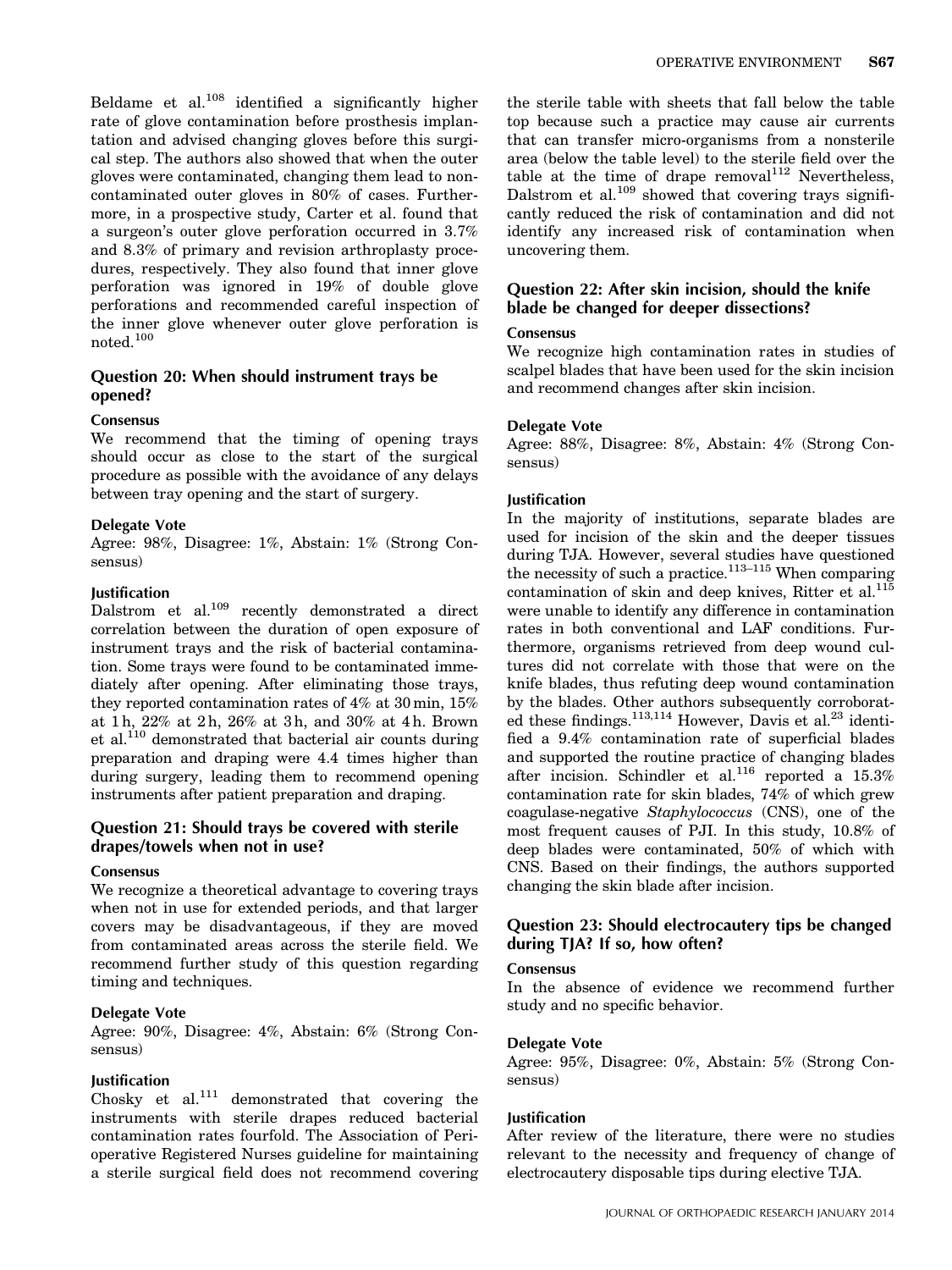#### Question 24: Should suction tips be regularly changed during surgery? If so, how frequently? Should suction tips enter the femoral canal?

#### **Consensus**

We recommend changing suction tips every 60 min based on studies showing higher rates of contamination. Suction tips can be introduced into the femoral canal for the time necessary to evacuate fluid but should not be left in the canal, where they circulate large amounts of ambient air and particles that may contaminate the surgery.

#### Delegate Vote

Agree: 85%, Disagree: 8%, Abstain: 7% (Strong Consensus)

#### **Justification**

Several studies have demonstrated high rates of contamination of suction tips during the intraoperative period.23,117–123 In 1988, Strange-Vognsen et al.<sup>123</sup> identified a 54% contamination rate in orthopedic procedures. Twenty years later, Givissis et al. $^{117}$  found the same rate of contamination, with 78% of cases growing Staphylococcus species. The authors reported one case of deep SSI where the organism was the same as the one isolated from the suction tip. When looking at procedure duration, they showed a 9% contamination rate in procedures lasting less than an hour compared to a 66.7% in procedures lasting over an hour, which led them to advise changing of the catheter tip every hour. Similarly to Strange-Vognsen et al., they recommended turning the suction off when not in use. However, there are concerns that turning off the suction might impose risk of contamination of the surgical field due to backflow of the material along the suction tube and tip.

Greenough et al.<sup>118</sup> found a 37% rate of contamination of operative suctions used in THA. However, when evaluating the suction tips used only for cleaning the femoral shaft, only one of those (out of 31) was contaminated. The authors advised changing the suction tip before preparing the femur in THA. The same conclusion was drawn by Robinson et al.<sup>122</sup> who conducted a similar study among patients undergoing THA in laminar flow rooms and identified a 41% contamination rate of suction tips.

#### Question 25: Should splash basins be used, as they are known to be a source of contamination?

#### **Consensus**

We recommend against the use of fluid filled basins that sit open during the surgery.

#### Delegate Vote

Agree: 88%, Disagree: 3%, Abstain: 9% (Strong Consensus)

#### **Iustification**

Andersson et al.<sup>15</sup> showed that 13 out of 21 irrigation solutions stored in basins were contaminated at the end of the procedure in conventional ventilation rooms. Baird et al. revealed a contamination rate of 74% in their series among specimens taken from splash basin fluids. In their series, Staphylococcus epidermidis was the most prevalent organism.<sup>124</sup> Anto et al.<sup>125</sup> demonstrated a 24% rate of contamination of liquid samples removed from the basins. Conversely, Glait et al. recently showed much lower rates of contamination of samples taken from basins that were used to wash and store instruments with only one contaminated case out of 46  $(2.17\%)$ .<sup>126</sup> However, they used culture swabs as opposed to culturing fluid in other studies.

#### Question 26: Do disposable instruments and cutting guides reduce contamination and subsequent PJI?

#### **Consensus**

We recognize the possible theoretical advantages of disposable instrumentation but in the absence of data we can make no recommendations.

#### Delegate Vote

Agree: 95%, Disagree: 2%, Abstain: 3% (Strong Consensus)

#### Justification

Mont et al.<sup>127</sup> have recently demonstrated a decreased contamination rate of 57% in non-navigated and 32% in navigated cases of TKA when using single-use instruments, cutting blocks, and trials.

Patient specific instrumentation can shorten the duration of surgery in TKA.<sup>128</sup> However, there are no studies that have specifically evaluated the incidence of subsequent PJI in patients that received custom cutting guides or disposable instruments versus those undergoing TJA using conventional instruments and cutting guides. Thus, this issue remains unresolved.

#### Question 27: Is there a role for incise draping? What type of incise draping should be used (impregnated or clear)?

#### **Consensus**

We recognize the presence of studies that show iodineimpregnated skin incise drapes decreased skin bacterial counts but that no correlation has been established with SSI. We do not make any recommendations regarding the use of skin barriers but do recommend further study.

#### Delegate Vote

Agree: 89%, Disagree: 7%, Abstain: 4% (Strong Consensus)

#### **Iustification**

There is concern about the recolonization of skin and surgical site with the host flora during surgery.<sup>129–132</sup>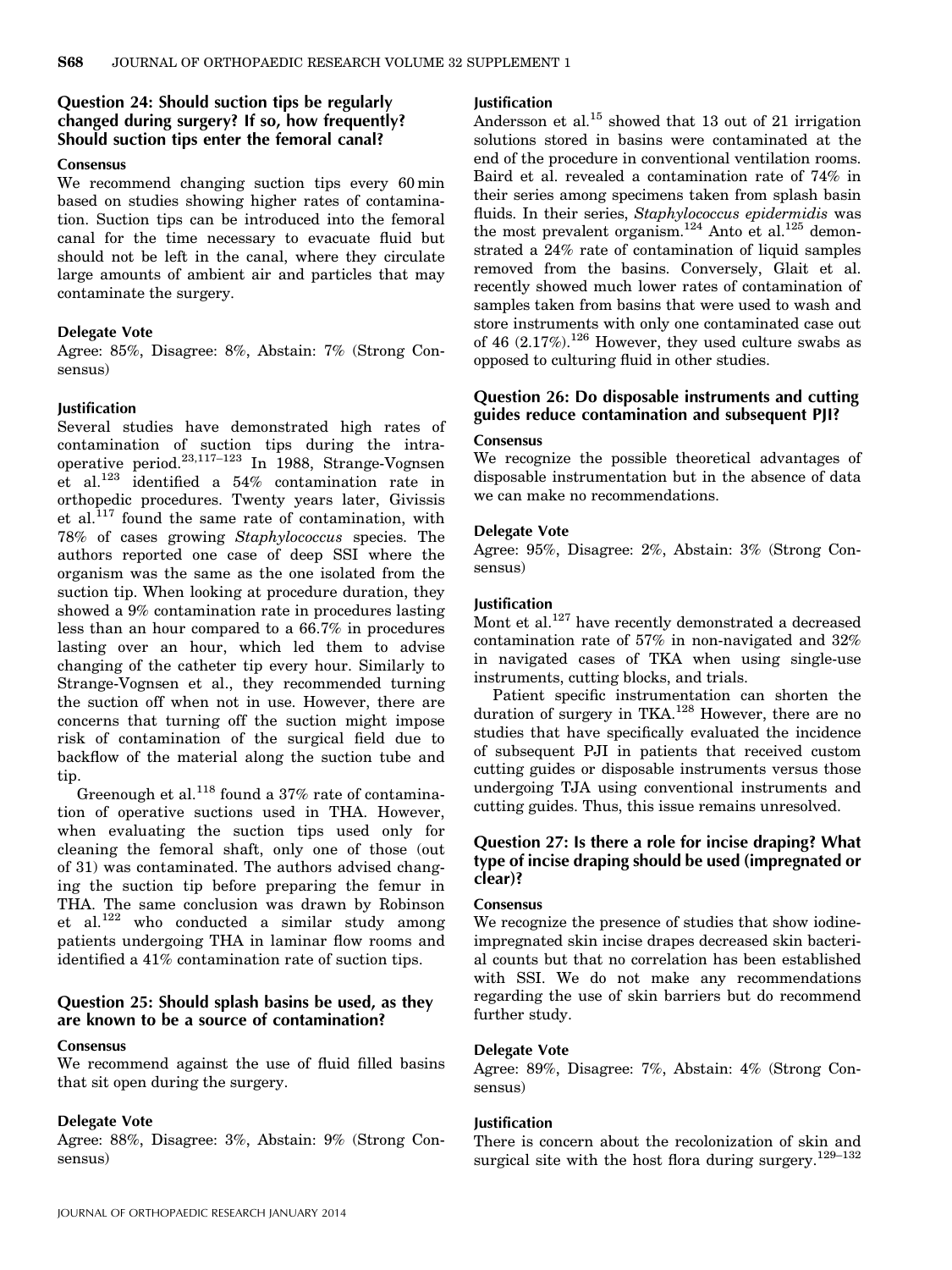Incise drapes are intended to provide a sterile barrier at the beginning of the surgical procedure. They are used on prepped surgical sites to provide additional protection and minimize the risk of recolonization. While it has been shown that impregnated incise drapes decrease the recolonization rate of skin flora, there have been inconsistent conclusions about the existing evidence regarding the value of drapes in preventing SSI. High-quality evidence with PJI as an endpoint is lacking. Use of adhesive incise drapes impregnated with iodine should be avoided in patients with systemic or topical allergy to iodine.

The bactericidal action of iodine-containing incise drapes is inferior to conventional skin preparation solutions such as betadine. The sole use of incise drapes as a substitute for conventional skin preparation is not recommended. $^{133}$ 

In an experimental study on the skin of normal individuals, use of an iodophor-incorporated drape was significantly associated with a lower rate of recolonization of skin bacteria compared with skinsite preparation methods, with or without non-impregnated drape.<sup>131</sup> However, another experimental study on an animal model found that after contamination of skin samples with S. aureus suspension, iodine-containing adhesive drapes were as inefficient as the control group in reducing the number of colony-forming units.<sup>134</sup> Another experimental study found that non-impregnated drapes can facilitate the rate of recolonization of skin after antiseptic preparation.<sup>135</sup> In contrast, in an earlier investigation, bacteria did not multiply underneath a plastic adhesive drape and lateral migration of bacteria did not occur.<sup>136</sup>

In a prospective RCT, Chiu et al.<sup>137</sup> could not demonstrate a difference between the wound contamination rates after surgery of acute hip fractures with and without the use of plastic incise drapes (4/65 vs. 1/ 55 for with and without drapes, respectively).

In another prospective RCT in abdominal surgery, within the group of clean and clean-contaminated procedures, iodophor-impregnated incise drapes significantly reduced the contamination of the surgical wound by normal skin flora organisms, but the study was unable to detect any significant difference in the rate of SSI compared with the control group in whom no drape was utilized (5.9% vs. 5.6% for procedures performed with and without drapes, respectively).<sup>138</sup>

In a prospective study comparing 122 patients undergoing hip surgery in which Ioban (3M Company, USA) was applied to the operative site 24 h before surgery, bacterial sampling of the wound at the end of the procedure showed that the wound contamination rate was reduced from 15% to 1.6% by this method.<sup>139</sup>

One review combined the results of clinical trials of a wide range of clean and clean-contaminated surgical procedures (cesarean sections, abdominal, and hip fracture procedures), most of which did not meet criteria for high quality evidence. In these studies

plastic (defined as polyethylene, polyurethane, or polyvinyl) adhesive drapes (e.g., Op-Site (Smith and Nephew), Ioban (3M), Steridrape (3M, United Kingdom)) were utilized. The authors concluded that adhesive drapes are not associated with a reduced infection rate compared with no adhesive drapes and appear to be associated with an increased risk of infection.<sup>140</sup> However, the quality of the few studies included in this systematic review was not high. The authors concluded that if adequately disinfected prior to surgery, the patient's skin is unlikely to be a primary cause of SSI; therefore, attempts to isolate the skin from the wound using an adhesive drape may be pointless and potentially harmful, as excessive moisture under plastic drapes may encourage bacteria residing in hair follicles to migrate to the surface and multiply.137,140

Another issue that should be considered is that the type of skin preparation affects drape adhesion.<sup>141</sup> A few studies demonstrated that addition of Duraprep  $(3M)$  enhanced the adhesive capacity of drapes.<sup>129,130</sup> Choosing a skin preparation that enhances drape adhesion may minimize drape lifting and the potential for wound contamination. It has been concluded that the separation of incise drapes from the skin was associated with a sixfold increase in the infection rate compared with surgical procedures in which the incise drape was not lifted.<sup>142</sup> A prospective RCT on patients with TJA confirmed that Duraprep solution was associated with significantly better drape adhesion than povidone-iodine scrub and paint. However, the study was not able to demonstrate a significant difference in skin contamination between the groups, although Duraprep was associated with slightly lower rate of contamination.<sup>130</sup>

Allergic reactions to povidone-iodine can occur and there is at least one case report of allergic contact dermatitis associated with the use of iodophor-impregnated incise draping.143,144

#### Question 28: Does the application of towels or other sterile materials to wound edges and subcutaneous fat during an operation, clipped securely to the edges of the wound, diminish the chances of wound contamination and wound infection?

#### **Consensus**

We recognize the traditional practice of covering skin edges with sterile draping but there is wide variation in clinical practice and we make no recommendations.

#### Delegate Vote

Agree: 94%, Disagree: 2%, Abstain: 4% (Strong Consensus)

#### Justification

Evidence regarding the application of sterile material to wound edges is mainly available for abdominal open surgery.<sup>145</sup> There is no evidence regarding its use in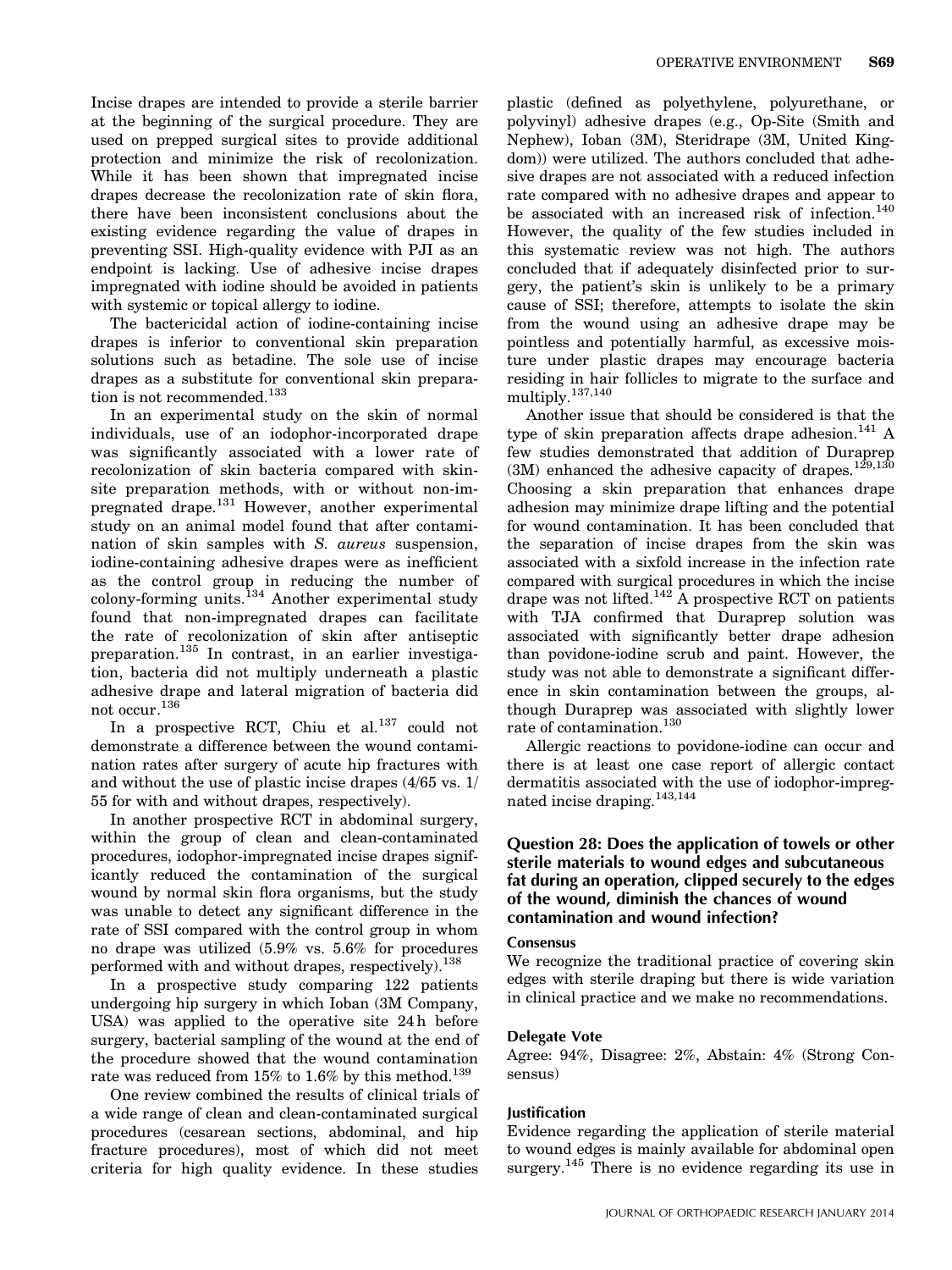orthopedic surgery and we found no recommendation regarding their use for PJI. Towels can serve to support the drapes against instrument strike-through. They may also protect the wound edges from trauma by instruments such as retractors or broaches.

Wound edge protection devices (wound protectors or wound guards) have been used in abdominal surgery to avoid contamination and trauma of the wound edges during laparotomy.<sup>145,146</sup> There are two main types of protectors: (1) wound protectors with an external and internal ring connected by an impermeable plastic that covers the wound edges and (2) those with an internal ring connected to a drape that extends outward and over the abdomen and is fixed by adhesive material or clips.<sup>146</sup> They provide a physical barrier to protect the incision site from contamination. In contrast, adhesive drapes do not cover the edges of the wound. Wound protectors have only been used in abdominal surgery.<sup>145</sup> Two meta-analyses of RCTs compared the use of wound protectors with no protection in abdominal laparotomy. The authors concluded that their use seems to be protective against SSI.145,146 However, the quality of those RCTs has been poor. Two multicenter trials on abdominal laparotomy procedures have been registered and are being conducted at the time of writing.<sup>147,148</sup>

#### Question 29: What type of draping should be used (reusable or disposable)?

#### **Consensus**

We recognize that penetration of drapes by liquids is believed to be equivalent to contamination and recommend impervious drapes. In the absence of data on disposable versus cloth drapes, we make no recommendation except for further study.

#### Delegate Vote

Agree: 90%, Disagree: 6%, Abstain: 4% (Strong Consensus)

#### Justification

The available evidence is solely experimental. Most of the studies have been performed in models with rigorous conditions that are unusual in real-life situations. Clinical trials with PJI as an endpoint are lacking.

In addition to the physical properties of material applied for fabricating drapes, factors such as pressure, friction, contact time with contaminated material, state of moisture/dryness, and the moisturizing agent (blood, normal saline, or antiseptic solutions) can affect the bacterial permeability of drapes.<sup>149,150</sup> While passage of bacteria through dry drapes does happen, the strike-through rate of bacteria is enhanced when wetted by normal saline or blood and diminished when wetted by antiseptic solutions (iodine or chlorhexidine).<sup>149</sup> Moreover, drape material may demonstrate different levels of impermeability depending on the penetrating particle (aqueous fluids, albumin, or bacteria).151–153 Woven and non-woven materials vary in their ability to resist bacterial strikethrough. Disposable nonwoven drapes are superior to reusable woven cotton/linen drapes in resisting bacterial penetration. When wetted by normal saline, reusable woven drapes were penetrated by bacteria within 30 min, while the majority of disposable nonwoven drapes were not.151 Being impervious does not necessarily mean being absolutely impenetrable to bacteria and impermeability can vary between different disposable drape brands. However, disposable drapes considerably decrease bacterial load passing through them.154

Two RCTs were conducted comparing reusable and disposable drapes and gowns in coronary artery bypass graft and elective abdominal surgery, with SSI as their main outcome. None of these studies found differences between the two types of gowns and drapes.155,156

#### Question 30: Is there evidence that the use of sticky U drapes, applied before and after prepping, effectively seals the non-prepped area from the operative field?

#### **Consensus**

We recognize that adhesive U-drapes to isolate the perineum has been traditional practice but in the absence of data we make no recommendations.

#### Delegate Vote

Agree: 83%, Disagree: 11%, Abstain: 6% (Strong Consensus)

#### Justification

There are no published or unpublished reports that we could identify that were related to this issue.

#### Question 31: Is irrigation useful? How should the delivery method for irrigation fluid be (high pulse, low pulse or bulb)?

#### **Consensus**

We recognize the theoretical basis for irrigation to dilute contamination and non-viable tissue and that a greater volume of irrigation would be expected to achieve greater dilution. We recognize advantages and disadvantages of different methods of delivering fluid but make no recommendations of one method over another.

#### Delegate Vote

Agree: 91%, Disagree: 4%, Abstain: 5% (Strong Consensus)

#### Justification

There are indirect data regarding the optimal volume of irrigation in TJA. In both animal and human studies, increasing the volume of irrigation solution removes more particulate matter and bacteria, but the effect plateaus depending on the system. There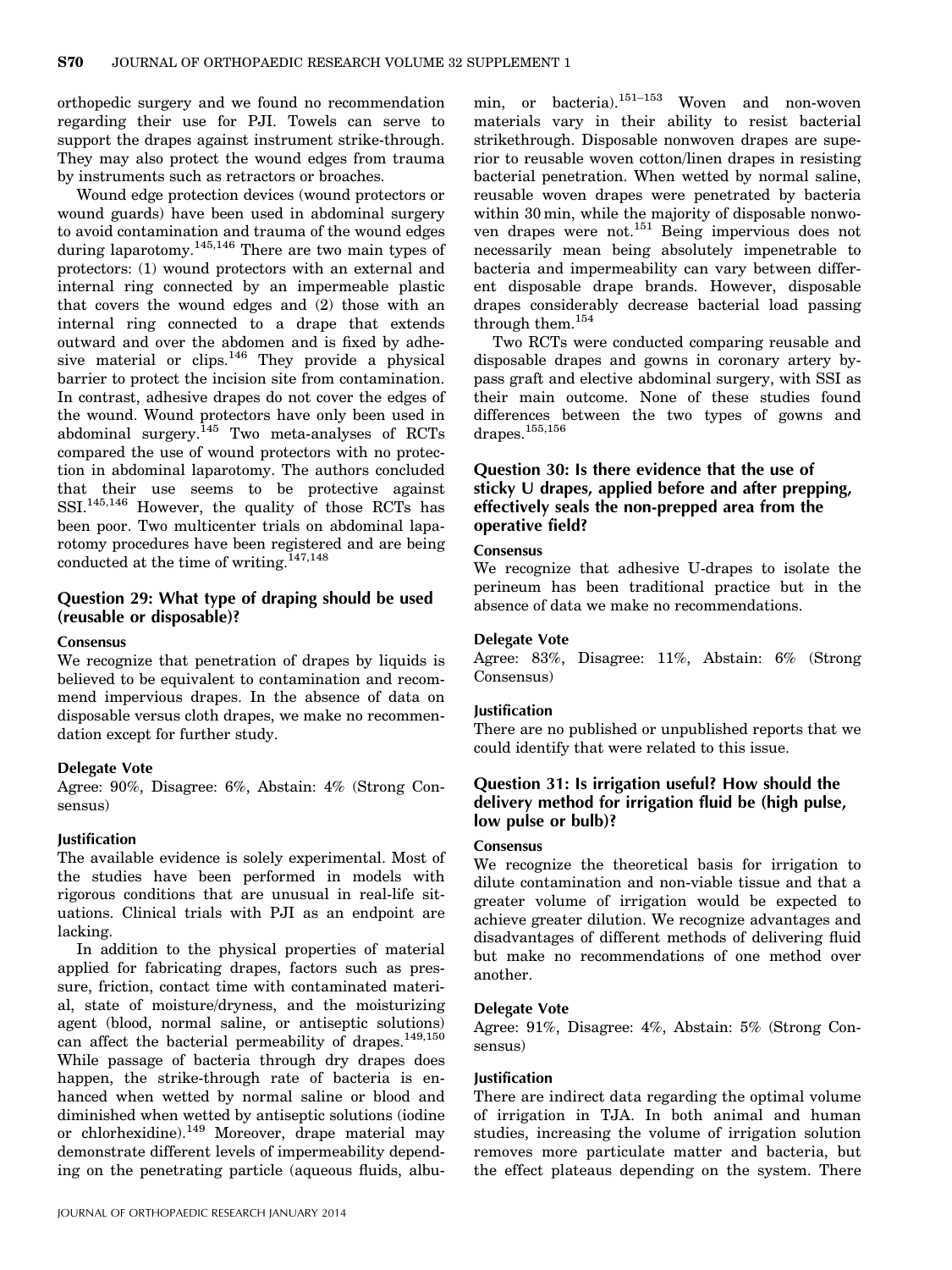have been no reported human clinical studies related to the volume of irrigation.<sup>157,158</sup> High-quality studies with PJI as endpoint are lacking. No evidence was found regarding differences in irrigation in primary and revision TJA. Use of high-pressure pulsatile lavage may have potential benefits of being timesaving and removing necrotic tissue and debris more effectively.159–164 It also improves the mechanical stability of cemented arthroplasty by allowing better cement penetration in cancellous bone tissue. However, there are some concerns regarding damage to tissue structures and propagation of bacteria into the deeper layers of soft tissues with the use of high pressure lavage. High-pressure pulsatile lavage should perhaps be reserved for severely contaminated wounds or for open injuries for which treatment will be delayed. Low-pressure irrigation might be useful if contamination is minimal or treatment is immediate. High-quality evidence is lacking regarding optimum lavage pressure in primary or revision TJA.

Decreases in the amount of bacteria present in the surgical site have been observed with normal saline lavage,<sup>165</sup> indicating that a component of physical removal for every irrigating solution should be considered. For a clean contaminated surgery (appendectomy) irrigation with normal saline was found to decrease SSI in comparison with no irrigation.<sup>166,167</sup> In one study that used pulsatile lavage with normal saline after cemented TKA, particles larger than  $1 \mu m$ were collected consecutively after each liter of lavage up to 8 L. The weight of these particles peaked in the first 1 L lavage fluid and gradually decreased until the eighth lavage fluid. Significant differences were found between the first and second, second and third, and third and fourth lavage. However, no significant differences were found beyond the fourth lavage. The results of this study indicated that 4 L of pulse lavage is effective for removing the bone and cement particles during cemented TKA. The authors suggested that if bacteria are considered as particles of approximately more than  $1 \mu m$ ,  $4 L$  of pulse lavage may be effective for removal of bacterial particles.<sup>158</sup>

The precise definition of high- and low-pressure lavage is not established in the literature. Generally below  $15$  psi  $(103.4 \text{ kPa})$  and over  $35$  psi  $(241.3 \text{ kPa})$  are considered low or high pressure, respectively.<sup>168</sup> Highpulsatile lavage has been shown to improve cement penetration in cancellous bone and increase mechanical strength at the cement-bone interface during in vitro studies.<sup>169-174</sup> In vivo studies have also demonstrated fewer radiolucency zones in follow up X-rays evaluation.<sup>175</sup> In addition, a relationship between the pressure of irrigation and the quantity of cellular material removed from the bony trabeculae has been demonstrated.<sup>176</sup> However, there is no agreement on a cut-off point for high-pressure lavage. Some studies suggest that even lavage pressures that were considered to be too low to have macroscopic influence may still have an effect on bone marrow mesenchymal cells and direct them to differentiate into adipocyte tissues, thus declining the content of osteoblasts in marrow.<sup>159</sup>

High-pressure lavage may result in tissue damage in cancellous bone, cortical bone, and muscle; and can negatively influence the healing process and early formation of new bone.<sup>91,176–178</sup> Pulsatile lavage (either high or low pressure) results in greater deep bacterial seeding in bone than does brush and bulbsyringe lavage in in vitro models<sup>162,179</sup> and can spread the contamination to nearby tissues.<sup>179</sup> High-pressure pulsatile lavage results in deeper bacterial penetration in muscle tissue in comparison with low-pressure pulsatile lavage.<sup>168</sup>

There is a considerable body of evidence regarding open fractures and contaminated wounds. A few early and recent studies, including in vitro and in vivo human and animal studies, demonstrated that highpressure pulsatile lavage is more effective than lowpressure pulsatile lavage for removing particulate matter, bacteria, and necrotic tissue, particularly in contaminated wounds that had delayed treatment.<sup>159–</sup> <sup>164</sup> Moreover, in an experimental model it was demonstrated that low-pressure pulsatile lavage was more effective and efficient than bulb-syringe irrigation in reducing bacterial removal.<sup>180</sup>

One prospective RCT showed that pulsatile lavage in comparison with normal lavage by syringe or jug leads to a lower incidence of PJI after cemented hemiarthroplasty for hip fracture (3/164 vs. 10/192 for pulsatile and syringe lavage groups, respectively).<sup>181</sup>

In another study, the use of high-pressure pulsatile lavage during open debridement for the treatment of acute orthopedic implant infections (mainly TKA, THA, and hip hemiarthroplasty) was associated with a similar success rate compared with the conventional manual low-pressure lavage  $(n = 79).^{182}$ 

#### Question 32: What type of irrigation solution should be used? Should antibiotics be added to the irrigation solution?

#### **Consensus**

We recognize the mechanical advantage of irrigation as per question 31 but that conflicting evidence exists supporting the use of one agent over the other and make no recommendation regarding type of solution.

#### Delegate Vote

Agree: 90%, Disagree: 7%, Abstain: 3% (Strong Consensus)

#### Justification

Detergents such as castile soap or benzalkonium chloride are effective in decreasing the burden of bacteria in musculoskeletal wounds because of their surface-active properties. The detergents act by disrupting hydrophobic and electrostatic forces, thereby inhibiting the ability of bacteria to bind to soft tissue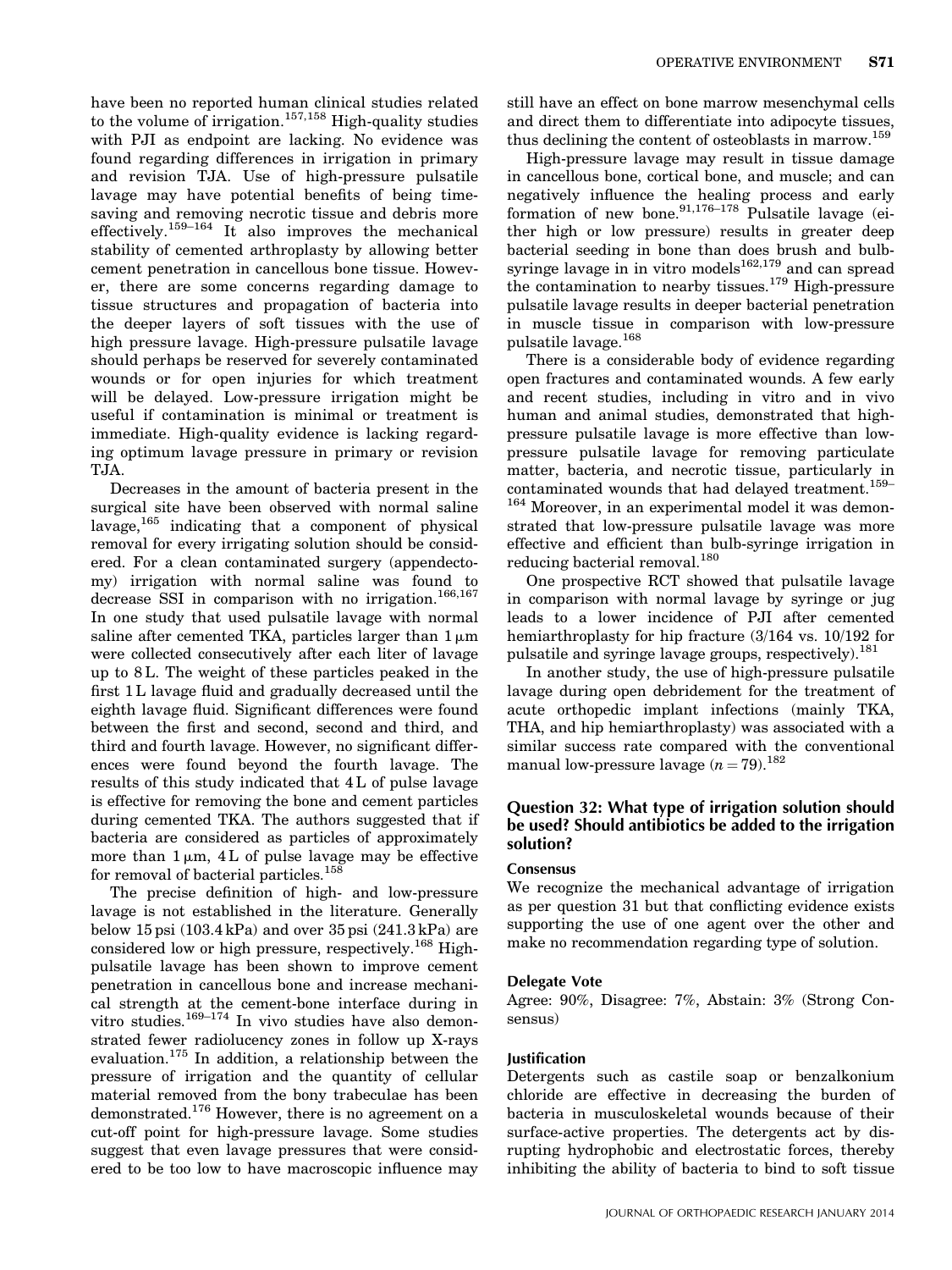and bone. It is possible that some detergents act on some bacteria more efficiently than on others.<sup>157,183</sup>

Weak evidence is available for the benefit of irrigation with diluted betadine solution before closure of surgical wound. However, no deleterious influence on wound healing or any other major adverse effects have been associated with their use. Concerns for its potential chondrocytotoxicity are supported by experimental evidence only. Lower concentrations (0.35–0.5%) with a short time of lavage might avoid potential chondrocytotoxic effects in partial knee arthroplasty. Further clinical evidence is required to define optimal concentration and length of exposure.

The pharmacodynamic profiles of antibiotics vary depending on the type, dose, and method of delivery.184 A variation of these factors, a difference in surgical settings in which studies have been performed, and a lack of specific efficacy criteria make it difficult to reach a conclusion regarding whether topical antibiotics are efficacious; and if so, what type should be used and which formulations are optimal for prophylaxis of SSI and PJI. Moreover, the safety of using topical antibiotics has been questioned. Evidence regarding wound irrigation with antibiotic solutions mainly comes from non-orthopedic surgical specialties with clean-contaminated surgeries. Most of these RCTs found that adding antibiotics to irrigation solutions did not decrease the incidence of SSI significantly in comparison with irrigation with normal saline solution.<sup>160,185–189</sup> This finding has also been supported by some experimental studies.<sup>157,190</sup> Further high-level evidence with SSI or PJI as endpoints is required to evaluate the efficacy and potential adverse effects of local irrigation with antibiotic solutions on the surgical site.

In vitro studies show that Castile soap is more effective than antibiotic solutions at removing S. aureus, S. epidermidis, and Pseudomonas aeruginosa from metallic implants and bone.<sup>191,192</sup> In an RCT on open fractures, soap and bacitracin solution did not result in any difference in the incidence of SSI, although bacitracin was associated with more wound complications.193

In one RCT in general surgery, there were more wound infections in the saline group (39/258) in comparison with the povidone-iodine solution group (7/  $242$ ).<sup>194</sup> Irrigation with dilute povidone-iodine solution (0.35%) before closure of the surgical wound in THA and TKA was associated with significant decrease in PJI.195 The same solution was associated with a significant decrease in deep SSI in spine surgery (6/ 206 deep SSIs in the no betadine group vs. 0/208 in the betadine group).<sup>196</sup> Ten of 15 studies (11 RCTs and 4 prospective comparative studies) in a systematic review of different surgical specialties (two studies of spine surgery) demonstrated that povidone-iodine irrigation was significantly more effective at preventing SSI than the comparative interventions of saline, water, or no irrigation.<sup>197</sup> The other five studies did

not detect any significant difference. This study has considerable methodological limitations, such as considerable variety in the types of surgeries, quality of clean or contaminated interventions, inconsistent concentration of povidone-iodine, and variable use of prophylactic antibiotics. There is no reported complication with the use of dilute betadine irrigation and no adverse effect on wound healing, bone union, or clinical outcome has been reported.<sup>196</sup> One study demonstrated an increased postoperative serum iodine which was not related to any adverse effects.<sup>197</sup> The cytotoxicity of povidone-iodine solution is controversial: Chondrocyte ability for DNA synthesis significantly decreased after 5 min of exposure to povidoneiodine 1%. Other studies similarly show toxic effects of povidone-iodine solution on fibroblasts, keratinocytes, synovial cells and chondrocytes.198,199 Cytotoxicity has been related in bovine chondrocytes with length of exposure, regardless of concentration, although higher concentrations were associated with less viability of chondrocytes. A concentration of 0.35% povidoneiodine was the least chondrotoxic but still reduced the cell viability when applied for longer than 1 min. Cytotoxicity has been observed in cultured embryonic chicken tibia osteoblasts at a betadine concentration of 5%. Less cytotoxic effect occurs at a povidone-iodine concentration of 0.5%.200 Povidone-iodine preparations of 1%, 5%, or 10% do not have a deleterious effect on wound healing in animals and humans.<sup>201</sup> Povidoneiodine irrigation should not be used in patients with iodine sensitivity, burns, and thyroid or renal disease.197 The sterility of povidone-iodine solution before its use should be meticulously monitored because its contamination has been associated with infectious complications.202,203 One experimental study showed that there was no difference in the quality of cement fixation when irrigation was done with povidone-iodine or normal saline, although both solutions were inferior to hydrogen peroxide solution.<sup>204</sup>

Topical antibiotics should have a broad spectrum and low systemic absorption and be relatively inexpensive and harmless to the tissue. The most commonly used topical antibiotics include cephalosporins, aminoglycosides (neomycin), glycopeptides, chloramphenicol, polymyxin, and bacitracin.<sup>184,205</sup> The potential advantages of topical antibiotic use are their limited potential for systemic absorption and toxicity, low potential for development of antibiotic resistance, and the fact that their effect is essentially independent from the local physiological changes that may affect the efficacy of systemic antibiotics.206 However, topical antibiotics may produce contact dermatitis or hypersensitivity and their use has been reported to be associated with serious systemic effects such as anaphylaxis with bacitracin and deafness and renal failure with a neomycin–bacitracin–polymixin combination.207–209 Earlier studies demonstrated that prophylactic topical administration of antibiotics in the surgical incision during various orthopedic and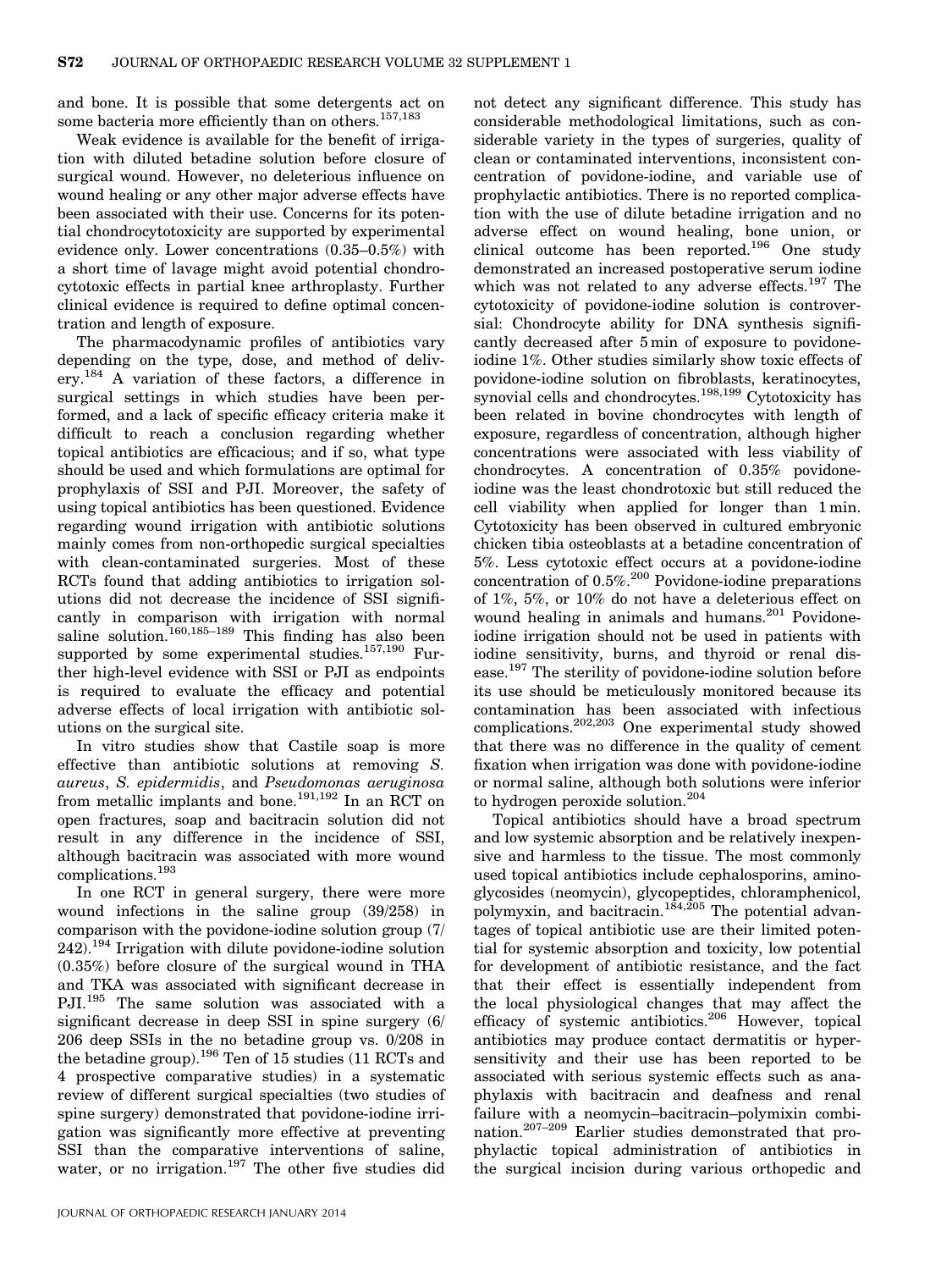non-orthopedic procedures is more efficacious than normal saline. However, consistent results have not been reported regarding their efficacy.<sup>165</sup> In vitro and animal studies using bone or metal surfaces failed to show better performance for neomycin and bacitracin solutions in comparison with normal saline for removing bacteria from bone, titanium, and stainless steel.<sup>190–192</sup> Despite evidence that topical antibiotics decrease bacterial inoculum in clean surgical wounds,<sup>210</sup> it has not been shown that they offer any advantage over intravenous antibiotic prophylaxis, nor that they have been proven to decrease the incidence of SSI.184,186 A study of a canine model for TJA reported a reduction in the SSI rate with neomycin containing irrigation solution.<sup>211</sup> There is concern regarding the adverse effect of topical antibiotic solutions on wound and bone healing. An RCT on open fractures found that topical irrigation with bacitracin solution did not decrease the incidence of SSI in comparison with soap, yet it was associated with a higher rate of wound complications.<sup>193</sup>

#### Question 33: Is there a role for intraoperative application of autologous blood-derived products to the wound in preventing infection?

#### **Consensus**

In the absence of data we make no recommendation regarding autologous blood derived products to the wound to prevent infection.

#### Delegate Vote

Agree: 94%, Disagree: 2%, Abstain: 4% (Strong Consensus)

#### Justification

Although some benefits have been observed regarding the intraoperative application of autologous bloodderived products in TJA, the majority of the studies were not sufficiently powered to be able to detect difference for PJI. Only one RCT demonstrated that use of these products directly decreased the incidence of postoperative wound infection.<sup>212</sup> Larger-scale trials with PJI as an endpoint are required.

In TKA, application of autologous platelet gel and fibrin sealant together on the wound tissues at the end of surgery was associated with a higher postoperative hemoglobin level and decreased the need for blood transfusion. The incidences of wound leakage, wound healing disturbance, and wound infection (0/85 vs. 4/ 80) were significantly less in patients managed with platelet gel and fibrin sealant.<sup>212</sup>

In a multi-center study  $(n = 58)$  topical spraying of fibrin tissue adhesive (non-autologous cryoprecipitatebased fibrinogen) was added to standard hemostatic measures in TKA and resulted in a decrease in blood loss and reduced blood transfusion requirements. There were three cases of superficial wound infection (2/29 and 1/29 for the treatment and control groups,

respectively) without any significant difference. $^{213}$ Other similar RCTs on TKA  $(n=53)^{214}$  and THA  $(n = 81)^{215}$  reported similar findings regarding blood loss.

In one RCT using autologous fibrin sealant in THA, there was an association with less wound drainage and blood loss (no significant difference), yet the transfusion rate and hospital stay remained similar to the control group. $216$ 

One review included six trials $213-218$  that studied the use of fibrin sealants in orthopedic surgery. In these trials 482 patients were included, of whom 235 were randomized to receive fibrin sealants. The review found use of fibrin sealant in the context of orthopedic surgery that was associated with a reduced postoperative blood loss on average around 223 ml per patient, and reduced the risk of exposure to allogeneic red blood cell transfusion by 32%. Fibrin sealant treatment was not associated with an increased risk of wound infection, any infection, hematoma formation, or death. Hospital length of stay was not reduced in patients treated with fibrin sealant.<sup>219</sup>

#### Question 34: Do staples or the type of suture have an effect on infectious events? If so, what is the best closure method to prevent infectious events?

#### **Consensus**

In the absence of conclusive data and the wide variability in surgical practice, we make no recommendation regarding specific sutures or staples to prevent infection.

#### Delegate Vote

Agree: 92%, Disagree: 3%, Abstain: 5% (Strong Consensus)

#### Justification

We are unable to draw a clear conclusion about the best method for closure to prevent infectious complications due to inadequate definitions for infection complications of surgical wounds. In addition, the majority of the studies reviewed were underpowered. Evidence is lacking regarding patients whose health may interfere with wound healing and in surgical sites of high tension. Tissue adhesives should be considered as a biological sealant rather than a closure method of mechanical strength.

In an RCT that included 90 patients who underwent TKA, no significant differences in infection, dehiscence, general health, and functional and clinical assessments were observed. The study compared the following: (1) combined suture tissue adhesives defined by sutures for capsule and subcutaneous layers and tissue adhesive  $(2$ -octyl or *n*-butyl-2) for the final cutaneous layer, (2) staples, and (3) conventional subcuticular suture approach (sutures used for the capsule, subcutaneous, and cutaneous layers). It was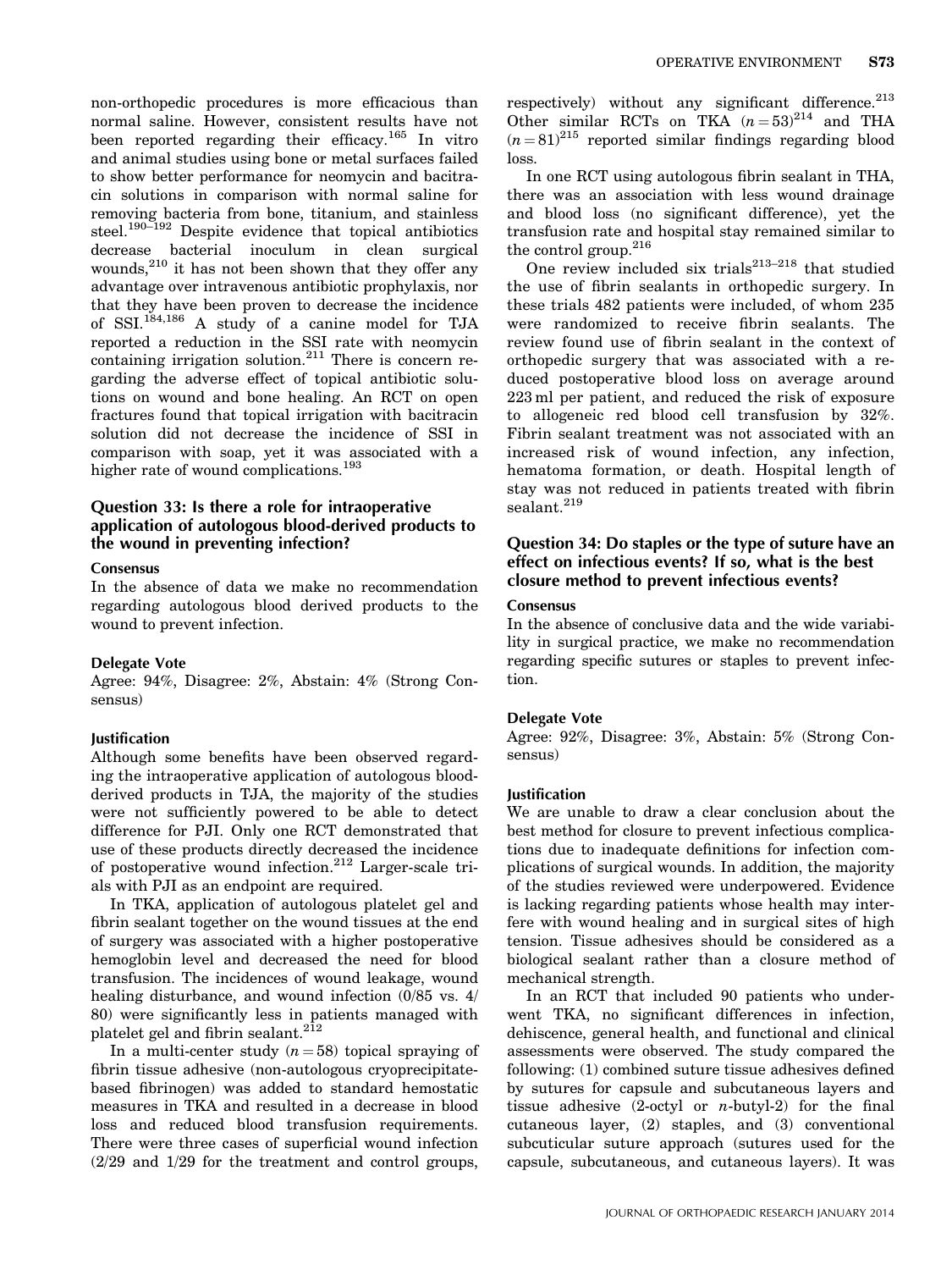observed that the length of hospital stay was higher with the staple group. $220$ 

Another trial included 187 patients who underwent TKA  $(n = 85)$  and THA  $(n = 102)$  and compared wound closure with 2-octylcyanoacrylate (OCA), staples, and sutures.<sup>221</sup> Early wound discharge (less than 24 h postoperatively) was reduced with OCA in both THA and TKA. In TKA, prolonged wound discharge was observed with OCA. No significant difference was observed in the incidence of superficial wound infections between groups. No deep infection was detected. Sealing of the wound as measured by blood strikethrough onto the dressing was significantly improved with OCA in both joints. The authors concluded that for more mobile surgical wounds (such as with TKA), OCA might not be appropriate for skin closure because it does not provide adequate resistance for withstanding early rehabilitation.

In another trial including 90 patients with THA, skin adhesive and surgical staples were both effective skin closure methods. Staples were quicker and easier to use than skin adhesive and less expensive. No significant difference was found regarding the occurrence of complications, although the study was not adequately powered to detect any case of deep infection.<sup>222</sup>

A review of RCTs in a wide range of non-orthopedic surgical specialties with pediatric and adult patients $^{223}$ concluded that sutures were significantly better than tissue adhesives for minimizing dehiscence. Sutures were also found to be significantly faster to use. No differences were found between tissue adhesives and tapes for minimizing dehiscence or infection. Tapes and staples were significantly faster to use than tissue adhesives. For all outcomes of dehiscence and infection there were no statistically significant differences between high- and low-viscosity adhesives.

Smith et al. $224$  performed a meta-analysis to compare the clinical outcomes of the use of staples and sutures in orthopedic surgery. The authors included six small-sized studies and noted major methodological drawbacks including inadequate definitions for superficial and deep infections in most of them. Based on these studies, they found a significantly higher risk of developing wound infection when the wound was closed with staples rather than sutures (17/350 vs. 3/ 333 superficial or deep infections for staples and sutures, respectively). Five of the six studies included data on patients who underwent hip surgery. A higher risk of infection with staples also existed in patients who underwent hip surgery. At this point there is need for future studies to evaluate this issue further.

#### Question 35: Does the use of a surgical safety checklist and time-out affect the rate of SSI in arthroplasty patients?

#### **Consensus**

We support the surgical checklist protocol as beneficial to patient safety, and specifically as it applies to correct administration of prophylactic antibiotics.

#### Delegate Vote

Agree: 97%, Disagree: 1%, Abstain: 2% (Strong Consensus)

#### Justification

Checklists seem to improve inter-professional communication in the OR. High-quality evidence exists supporting the beneficial effect of surgical safety checklists and time-outs for reduction of SSI and other major postoperative complications by assuring timely administration of preoperative antibiotic prophylaxis. However, evidence shows that many elements of adapted checklists are not adequately performed. There is no evidence regarding the influence of implementing a mandatory surgical checklist on appropriate application of evidence-based measures for SSI in TJA. Existing evidence shows the beneficial effect of mandatory safety checklists on infectious complications for other simpler procedures.

One study showed that implementation of an interprofessional preoperative checklist in the OR was associated with a decline in communication failures (mean number of communication failures per procedure decreased from 3.95 to 1.31; the number of communication failures associated with visible negative consequences decreased by  $64\%$ .<sup>225</sup>

A relationship appears to exist between the adoption of a routine preoperative checklist by the surgical team and improvement in the timing of antibiotic prophylaxis. $226-228$  In a prospective study of eight diverse hospitals around the world (including highand low-income locations), substantial decreases in major surgical complications and mortality during the early postoperative period was observed after implementation of a World Health Organization checklist in the OR. The adherence rate to appropriate preoperative antibiotic administration increased from 5% to 83% and the incidence of SSI significantly decreased from 6.2% to 3.4%  $(p < 0.001)$ . The improvement in quality of care was observed even with incomplete compliance of the checklist.<sup>229</sup> In another study performed in hospitals with a high standard of care in the Netherlands, performing the surgical patient safety system checklist, which includes pre-, intra-, and postoperative elements, also reduced the incidence of SSI (from 3.8% to 2.7%,  $p=0.006$ ) as well as other major postoperative complications. Compliance was associated with greater improvements in quality of  ${\rm care.}^{226}$ 

In a prospective study, it was observed that many evidence-based measures for SSI reduction (prophylactic antibiotic timing, maintaining normothermia during surgery, appropriate urinary tract catheterization, and hand hygiene) were not applied adequately for arthroplasty procedures and the situation was even worse for fracture surgeries.<sup>230</sup> There is no evidence regarding the influence of a mandatory checklist on appropriate application of its components. However, there are prospective studies demonstrating that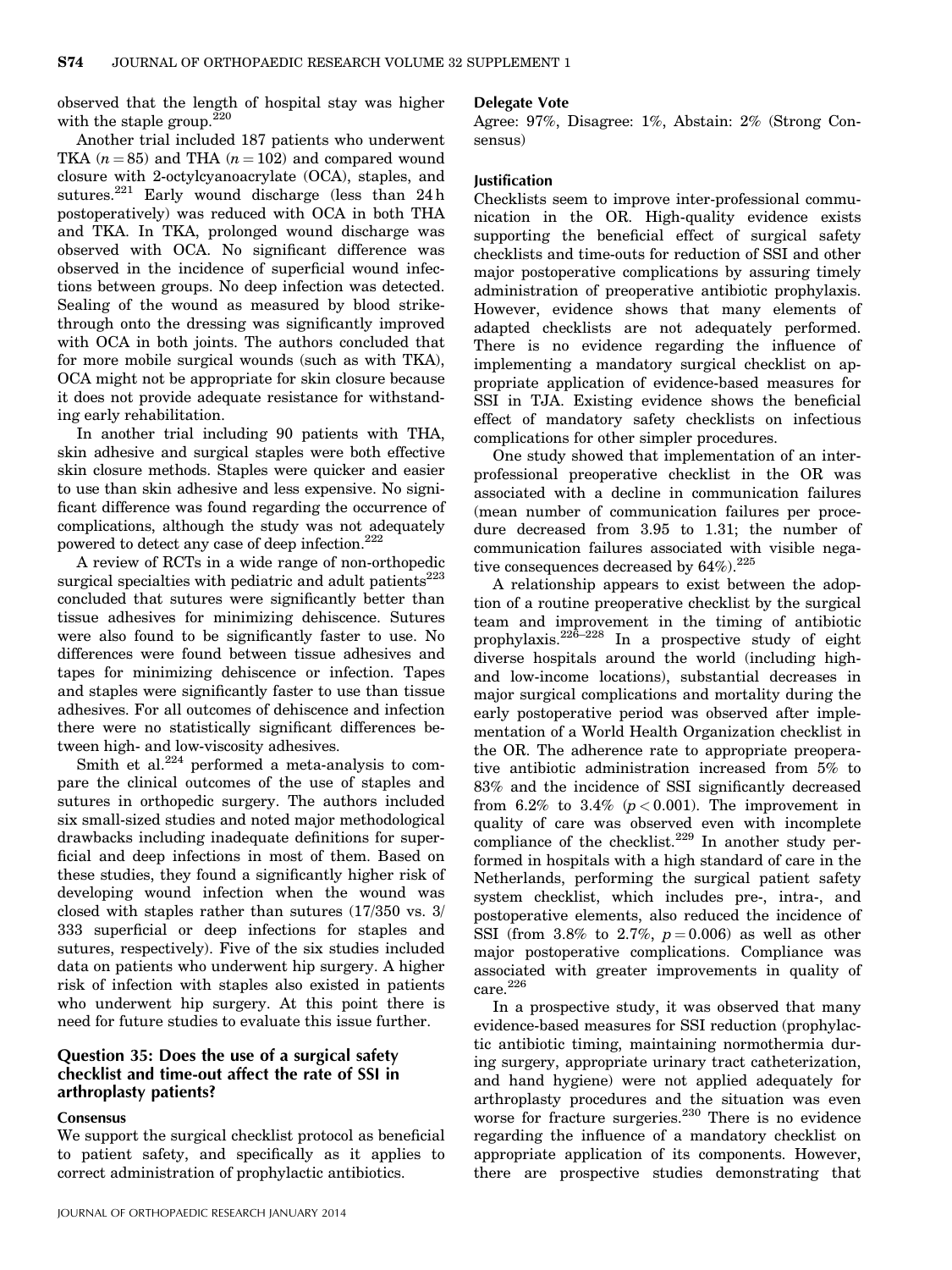implementing mandatory checklists resulted in decrease in the incidence of central line associated bloodstream infections in intensive care unit patients.  $\hspace{0.01em}^{231,232}$ 

#### REFERENCES

- 1. Lidwell OM, Lowbury EJ, Whyte W, et al. 1983. Airborne contamination of wounds in joint replacement operations: the relationship to sepsis rates. J Hosp Infect 4:111–131.
- 2. McPherson EJ, Peters CL. 2011. Chapter 20 Musculoskeletal Infection. Orthopedic Knowledge Update 10. p 239–258.
- 3. Whyte W, Hodgson R, Tinkler J. 1982. The importance of airborne bacterial contamination of wounds. J Hosp Infect 3:123–135.
- 4. Edmiston CE Jr, Seabrook GR, Cambria RA, et al. 2005. Molecular epidemiology of microbial contamination in the operating room environment: is there a risk for infection? Surgery 138:573–579, discussion 579–582.
- 5. Taylor GJ, Bannister GC, Leeming JP. 1995. Wound disinfection with ultraviolet radiation. J Hosp Infect 30:85–93.
- 6. Seal DV, Clark RP. 1990. Electronic particle counting for evaluating the quality of air in operating theatres: a potential basis for standards? J Appl Bacteriol 68:225–230.
- 7. Stocks GW, Self SD, Thompson B, et al. 2010. Predicting bacterial populations based on airborne particulates: a study performed in nonlaminar flow operating rooms during joint arthroplasty surgery. Am J Infect Control 38:199–204.
- 8. Friberg B, Friberg S, Burman LG. 1999. Correlation between surface and air counts of particles carrying aerobic bacteria in operating rooms with turbulent ventilation: an experimental study. J Hosp Infect 42:61–68.
- 9. Charnley J. 1972. Postoperative infection after total hip replacement with special reference to air contamination in the operating room. Clin Orthop Relat Res 87:167–187.
- 10. Lidwell OM, Lowbury EJ, Whyte W, et al. 1982. Effect of ultraclean air in operating rooms on deep sepsis in the joint after total hip or knee replacement: a randomised study. Br Med J (Clin Res Ed) 285:10–14.
- 11. Breier AC, Brandt C, Sohr D, et al. 2011. Laminar airflow ceiling size: no impact on infection rates following hip and knee prosthesis. Infect Control Hosp Epidemiol 32:1097– 1102.
- 12. Gastmeier P, Breier AC, Brandt C. 2012. Influence of laminar airflow on prosthetic joint infections: a systematic review. J Hosp Infect 81:73–78.
- 13. Hooper GJ, Rothwell AG, Frampton C, et al. 2011. Does the use of laminar flow and space suits reduce early deep infection after total hip and knee replacement?: the tenyear results of the New Zealand Joint Registry. J Bone Joint Surg Br 93:85–90.
- 14. Miner AL, Losina E, Katz JN, et al. 2007. Deep infection after total knee replacement: impact of laminar airflow systems and body exhaust suits in the modern operating room. Infect Control Hosp Epidemiol 28:222–226.
- 15. Andersson BM, Lidgren L, Schalen C, et al. 1984. Contamination of irrigation solutions in an operating theatre. Infect Control 5:339–341.
- 16. Brandt C, Hott U, Sohr D, et al. 2008. Operating room ventilation with laminar airflow shows no protective effect on the surgical site infection rate in orthopedic and abdominal surgery. Ann Surg 248:695–700.
- 17. Ritter MA, Eitzen H, French ML, et al. 1975. The operating room environment as affected by people and the surgical face mask. Clin Orthop Relat Res 111:147–150.
- 18. Salvati EA, Robinson RP, Zeno SM, et al. 1982. Infection rates after 3175 total hip and total knee replacements

performed with and without a horizontal unidirectional filtered air-flow system. J Bone Joint Surg Am 64:525–535.

- 19. Taylor GJ, Bannister GC. 1993. Infection and interposition between ultraclean air source and wound. J Bone Joint Surg Br 75:503–504.
- 20. Quraishi ZA, Blais FX, Sottile WS, et al. 1983. Movement of personnel and wound contamination. AORN J 38:146– 147, 150–146.
- 21. Panahi P, Stroh M, Casper DS, et al. 2012. Operating room traffic is a major concern during total joint arthroplasty. Clin Orthop Relat Res 470:2690–2694.
- 22. Lynch RJ, Englesbe MJ, Sturm L, et al. 2009. Measurement of foot traffic in the operating room: implications for infection control. Am J Med Qual 24:45–52.
- 23. Davis N, Curry A, Gambhir AK, et al. 1999. Intraoperative bacterial contamination in operations for joint replacement. J Bone Joint Surg Br 81:886–889.
- 24. Hussein JR, Villar RN, Gray AJ, et al. 2001. Use of light handles in the laminar flow operating theatre—is it a cause of bacterial concern? Ann R Coll Surg Engl 83:353–354.
- 25. Berg M, Bergman BR, Hoborn J. 1991. Ultraviolet radiation compared to an ultra-clean air enclosure. Comparison of air bacteria counts in operating rooms. J Bone Joint Surg Br 73:811–815.
- 26. Carlsson AS, Nilsson B, Walder MH, et al. 1986. Ultraviolet radiation and air contamination during total hip replacement. J Hosp Infect 7:176–184.
- 27. Lowell JD, Kundsin RB, Schwartz CM, et al. 1980. Ultraviolet radiation and reduction of deep wound infection following hip and knee arthroplasty. Ann N Y Acad Sci 353:285–293.
- 28. Mangram AJ, Horan TC, Pearson ML, et al. 1999. Guideline for Prevention of Surgical Site Infection, 1999. Centers for Disease Control and Prevention (CDC) Hospital Infection Control Practices Advisory Committee. Am J Infect Control 27:97–132; quiz 133–134; discussion 196.
- 29. Moggio M, Goldner JL, McCollum DE, et al. 1979. Wound infections in patients undergoing total hip arthroplasty. Ultraviolet light for the control of airborne bacteria. Arch Surg 114:815–823.
- 30. Ritter MA, Olberding EM, Malinzak RA. 2007. Ultraviolet lighting during orthopaedic surgery and the rate of infection. J Bone Joint Surg Am 89:1935–1940.
- 31. Belkin NL. 2009. The surgical mask has its first performance standard—a century after it was introduced. Bull Am Coll Surg 94:22–25.
- 32. Lipp A, Edwards P. 2005. Disposable surgical face masks: a systematic review. Can Oper Room Nurs J 23:20–21, 24– 25, 33–28.
- 33. Romney MG. 2001. Surgical face masks in the operating theatre: re-examining the evidence. J Hosp Infect 47:251–256.
- 34. Sellden E. 2010. Is routine use of a face mask necessary in the operating room? Anesthesiology 113:1447.
- 35. Webster J, Croger S, Lister C, et al. 2010. Use of face masks by non-scrubbed operating room staff: a randomized controlled trial. ANZ J Surg 80:169–1173.
- 36. Berger SA, Kramer M, Nagar H, et al. 1993. Effect of surgical mask position on bacterial contamination of the operative field. J Hosp Infect 23:51–54.
- 37. Chamberlain GV, Houang E. 1984. Trial of the use of masks in the gynaecological operating theatre. Ann R Coll Surg Engl 66:432–433.
- 38. Laslett LJ, Sabin A. 1989. Wearing of caps and masks not necessary during cardiac catheterization. Cathet Cardiovasc Diagn 17:158–160.
- 39. Mitchell NJ, Hunt S. 1991. Surgical face masks in modern operating rooms—a costly and unnecessary ritual? J Hosp Infect 18:239–242.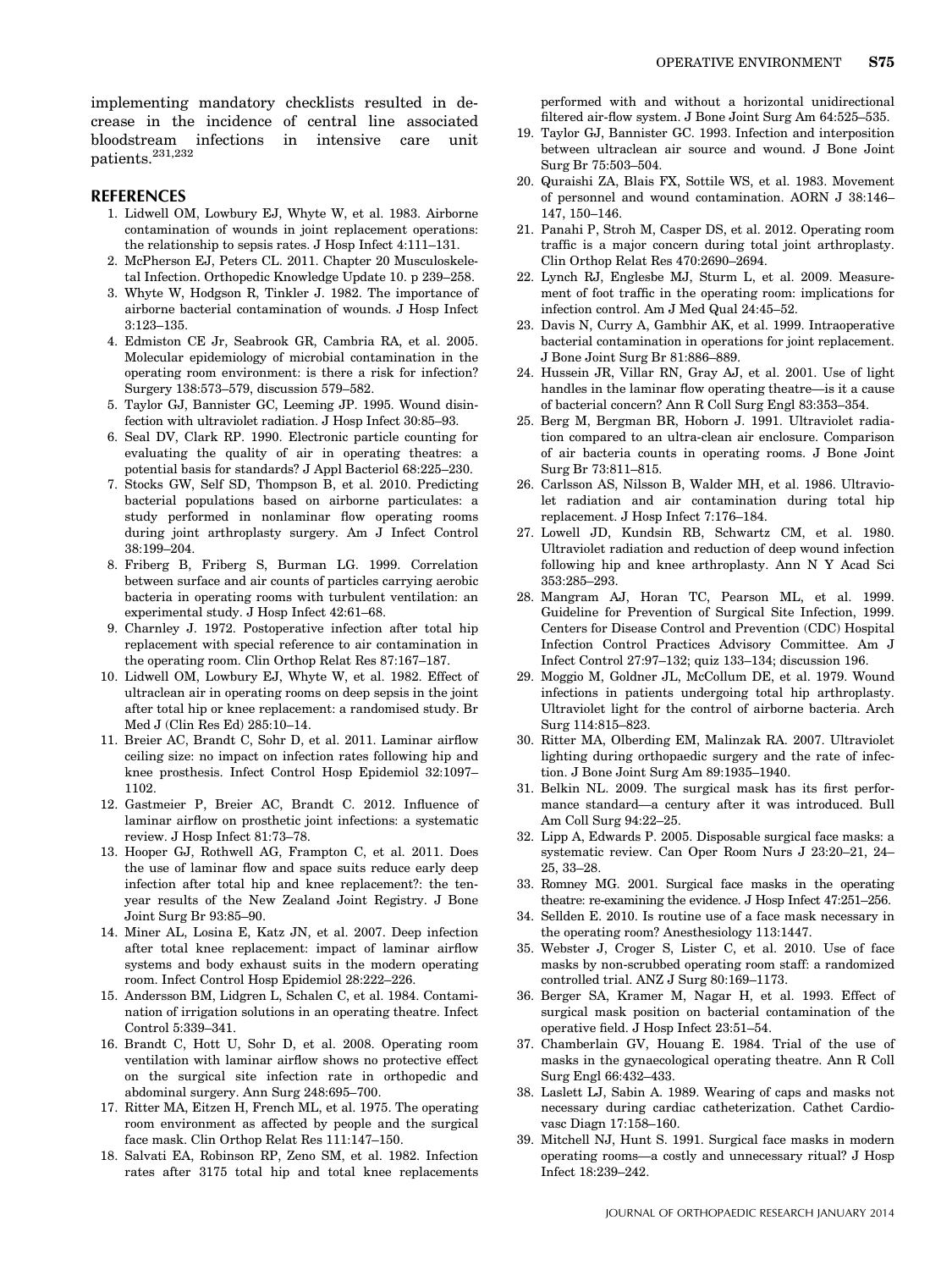- 40. Orr NW, Bailey S. 1992. Masks in surgery. J Hosp Infect 20:57.
- 41. Tunevall TG. 1991. Postoperative wound infections and surgical face masks: a controlled study. World J Surg 15:383–387; discussion 387–388.
- 42. Tunevall TG, Jorbeck H. 1992. Influence of wearing masks on the density of airborne bacteria in the vicinity of the surgical wound. Eur J Surg 158:263–266.
- 43. Brady RR, Chitnis S, Stewart RW, et al. 2012. NHS connecting for health: healthcare professionals, mobile technology, and infection control. Telemed J E Health 18:289–291.
- 44. Jeske HC, Tiefenthaler W, Hohlrieder M, et al. 2007. Bacterial contamination of anaesthetists' hands by personal mobile phone and fixed phone use in the operating theatre. Anaesthesia 62:904–906.
- 45. Lee YJ, Yoo CG, Lee CT, et al. 2013. Contamination rates between smart cell phones and non-smart cell phones of healthcare workers. J Hosp Med 8:144–147.
- 46. Sadat-Ali M, Al-Omran AK, Azam Q, et al. 2010. Bacterial flora on cell phones of health care providers in a teaching institution. Am J Infect Control 38:404–405.
- 47. Singh A, Purohit B. 2012. Mobile phones in hospital settings: a serious threat to infection. Occup Health Saf 81:42–44.
- 48. Ulger F, Esen S, Dilek A, et al. 2009. Are we aware how contaminated our mobile phones with nosocomial pathogens? Ann Clin Microbiol Antimicrob 8:7.
- 49. Ustun C, Cihangiroglu M. 2012. Health care workers' mobile phones: a potential cause of microbial cross-contamination between hospitals and community. J Occup Environ Hyg 9:538–542.
- 50. Singh D, Kaur H, Gardner WG, et al. 2002. Bacterial contamination of hospital pagers. Infect Control Hosp Epidemiol 23:274–276.
- 51. Hassoun A, Vellozzi EM, Smith MA. 2004. Colonization of personal digital assistants carried by healthcare professionals. Infect Control Hosp Epidemiol 25:1000–1001.
- 52. Carroll K, Dowsey M, Choong P, et al. 2013. Risk factors for superficial wound complications in hip and knee arthroplasty. Clin Microbiol Infect.
- 53. Cordero-Ampuero J, de Dios M. 2010. What are the risk factors for infection in hemiarthroplasties and total hip arthroplasties? Clin Orthop Relat Res 468:3268– 3277.
- 54. Huotari K, Agthe N, Lyytikainen O. 2007. Validation of surgical site infection surveillance in orthopedic procedures. Am J Infect Control 35:216–221.
- 55. Masgala A, Chronopoulos E, Nikolopoulos G, et al. 2012. Risk factors affecting the incidence of infection after orthopaedic surgery: the role of chemoprophylaxis. Cent Eur J Public Health 20:252–256.
- 56. Namba RS, Inacio MC, Paxton EW. 2013. Risk factors associated with deep surgical site infections after primary total knee arthroplasty: an analysis of 56,216 knees. J Bone Joint Surg Am 95:775–782.
- 57. Pedersen AB, Svendsson JE, Johnsen SP, et al. 2010. Risk factors for revision due to infection after primary total hip arthroplasty. A population-based study of 80,756 primary procedures in the Danish Hip Arthroplasty Registry. Acta Orthop 81:542–547.
- 58. Peersman G, Laskin R, Davis J, et al. 2006. Prolonged operative time correlates with increased infection rate after total knee arthroplasty. HSS J 2:70–72.
- 59. Pulido L, Ghanem E, Joshi A, et al. 2008. Periprosthetic joint infection: the incidence, timing, and predisposing factors. Clin Orthop Relat Res 466:1710–1715.
- 60. Ridgeway S, Wilson J, Charlet A, et al. 2005. Infection of the surgical site after arthroplasty of the hip. J Bone Joint Surg Br 87:844–850.
- 61. Skramm I, SaltyteBenth J, Bukholm G. 2012. Decreasing time trend in SSI incidence for orthopaedic procedures: surveillance matters. J Hosp Infect 82:243–247.
- 62. Smabrekke A, Espehaug B, Havelin LI, et al. 2004. Operating time and survival of primary total hip replacements: an analysis of 31,745 primary cemented and uncemented total hip replacements from local hospitals reported to the Norwegian Arthroplasty Register 1987– 2001. Acta Orthop Scand 75:524–532.
- 63. Urquhart DM, Hanna FS, Brennan SL, et al. 2010. Incidence and risk factors for deep surgical site infection after primary total hip arthroplasty: a systematic review. J Arthroplasty 25:1216–1222, e1211–e1213.
- 64. van Kasteren ME, Mannien J, Ott A, et al. 2007. Antibiotic prophylaxis and the risk of surgical site infections following total hip arthroplasty: timely administration is the most important factor. Clin Infect Dis 44:921–927.
- 65. Willis-Owen CA, Konyves A, Martin DK. 2010. Factors affecting the incidence of infection in hip and knee replacement: an analysis of 5277 cases. J Bone Joint Surg Br 92:1128–1133.
- 66. Culver DH, Horan TC, Gaynes RP, et al. 1991. Surgical wound infection rates by wound class, operative procedure, and patient risk index. National Nosocomial Infections Surveillance System. Am J Med 91(3B):152S–157S.
- 67. Wymenga AB, van Horn JR, Theeuwes A, et al. 1992. Perioperative factors associated with septic arthritis after arthroplasty. Prospective multicenter study of 362 knee and 2,651 hip operations. Acta Orthop Scand 63:665– 671.
- 68. de Boer AS, Geubbels EL, Wille J, et al. 2001. Risk assessment for surgical site infections following total hip and total knee prostheses. J Chemother 13 Spec No. 1: 42–47.
- 69. Jaffer AK, Barsoum WK, Krebs V, et al. 2005. Duration of anesthesia and venous thromboembolism after hip and knee arthroplasty. Mayo Clin Proc 80:732–738.
- 70. Strum DP, Sampson AR, May JH, et al. 2000. Surgeon and type of anesthesia predict variability in surgical procedure times. Anesthesiology 92:1454–1466.
- 71. Kramer A, Schwebke I, Kampf G. 2006. How long do nosocomial pathogens persist on inanimate surfaces? A systematic review. BMC Infect Dis 6:130.
- 72. Abolghasemian M, Sternheim A, Shakib A, et al. 2013. Is arthroplasty immediately after an infected case a risk factor for infection? Clin Orthop Relat Res 471:2253–2258.
- 73. Namdari S, Voleti PB, Baldwin KD, et al. 2011. Primary total joint arthroplasty performed in operating rooms following cases of known infection. Orthopedics 34:e541– e545.
- 74. Kurz A, Sessler DI, Lenhardt R. 1996. Perioperative normothermia to reduce the incidence of surgical-wound infection and shorten hospitalization. Study of Wound Infection and Temperature Group. N Engl J Med 334:1209–1215.
- 75. Melling AC, Ali B, Scott EM, et al. 2001. Effects of preoperative warming on the incidence of wound infection after clean surgery: a randomised controlled trial. Lancet 358:876–880.
- 76. McGovern PD, Albrecht M, Belani KG, et al. 2011. Forcedair warming and ultra-clean ventilation do not mix: an investigation of theatre ventilation, patient warming and joint replacement infection in orthopaedics. J Bone Joint Surg Br 93:1537–1544.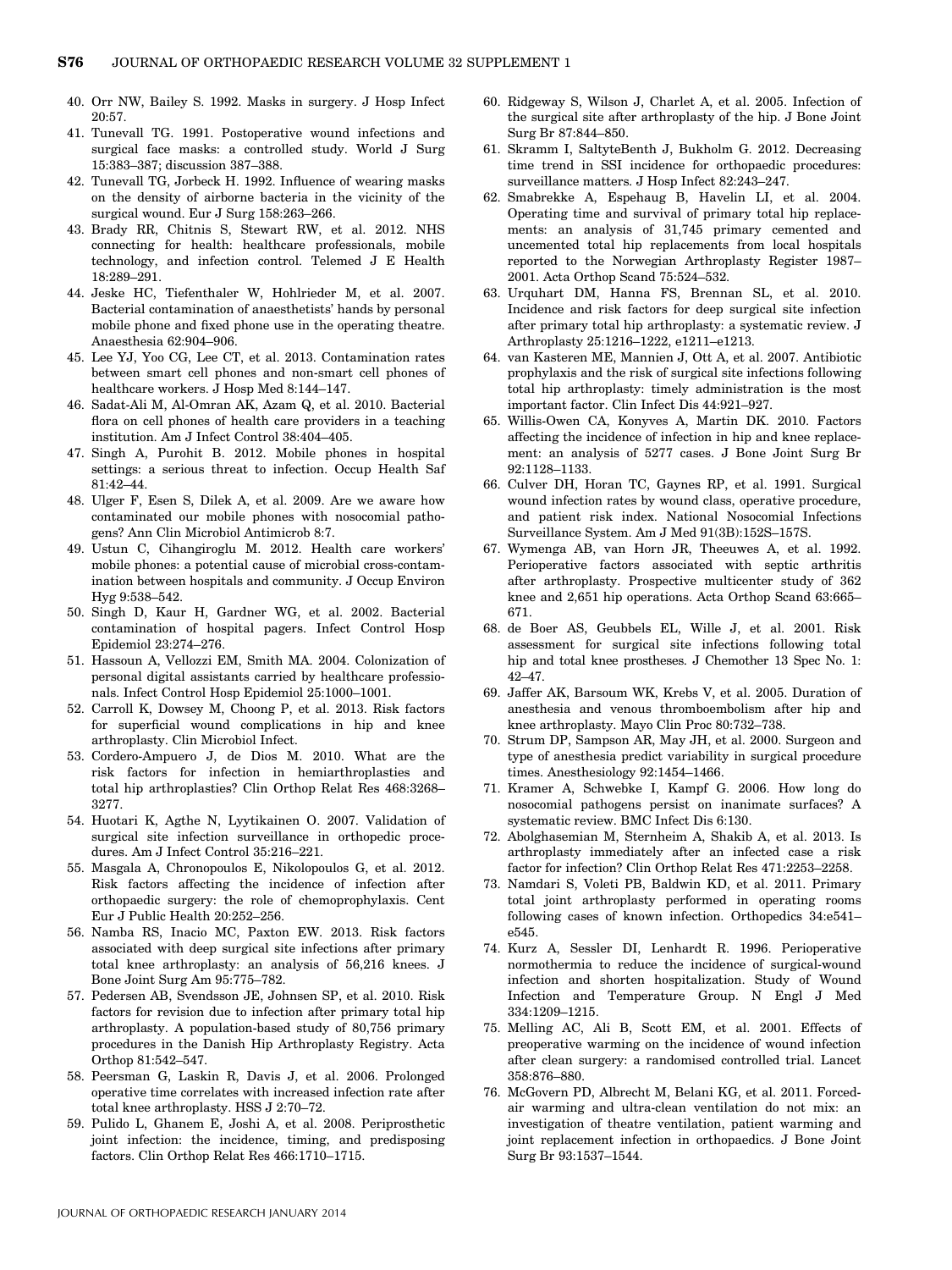- 77. Legg AJ, Cannon T, Hamer AJ. 2012. Do forced air patientwarming devices disrupt unidirectional downward airflow? J Bone Joint Surg Br 94:254–256.
- 78. Sessler DI, Olmsted RN, Kuelpmann R. 2011. Forced-air warming does not worsen air quality in laminar flow operating rooms. Anesth Analg 113:1416–1421.
- 79. Memarzadeh F. 2010. Active warming systems to maintain perioperative normothermia in hip replacement surgery. J Hosp Infect 75:332–333.
- 80. Moretti B, Larocca AM, Napoli C, et al. 2009. Active warming systems to maintain perioperative normothermia in hip replacement surgery: a therapeutic aid or a vector of infection? J Hosp Infect 73:58–63.
- 81. Tumia N, Ashcroft GP. 2002. Convection warmers—a possible source of contamination in laminar airflow operating theatres? J Hosp Infect 52:171–174.
- 82. Sharp RJ, Chesworth T, Fern ED. 2002. Do warming blankets increase bacterial counts in the operating field in a laminar-flow theatre? J Bone Joint Surg Br 84:486–488.
- 83. Zink RS, Iaizzo PA. 1993. Convective warming therapy does not increase the risk of wound contamination in the operating room. Anesth Analg 76:50–53.
- 84. Albrecht M, Gauthier RL, Belani K, et al. 2011. Forced-air warming blowers: an evaluation of filtration adequacy and airborne contamination emissions in the operating room. Am J Infect Control 39:321–328.
- 85. World Health Organization. Clean care is safer care. [http://](http://who.int/gpsc/5may/background/5moments/en) [who.int/gpsc/5may/background/5moments/en](http://who.int/gpsc/5may/background/5moments/en). Accessed July 30, 2013.
- 86. Pittet D, Allegranzi B, Sax H, et al. 2006. Evidence-based model for hand transmission during patient care and the role of improved practices. Lancet Infect Dis 6:641–652.
- 87. Chou DT, Achan P, Ramachandran M. 2012. The World Health Organization '5 moments of hand hygiene': the scientific foundation. J Bone Joint Surg Br 94:441–445.
- 88. Larson EL, Hughes CA, Pyrek JD, et al. 1998. Changes in bacterial flora associated with skin damage on hands of health care personnel. Am J Infect Control 26:513–521.
- 89. Noble WC. 1975. Dispersal of skin microorganisms. Br J Dermatol 93:477–485.
- 90. Bonten MJ, Hayden MK, Nathan C, et al. 1996. Epidemiology of colonisation of patients and environment with vancomycin-resistant enterococci. Lancet 348:1615–1619.
- 91. Boyce JM, Potter-Bynoe G, Chenevert C, et al. 1997. Environmental contamination due to methicillin-resistant Staphylococcus aureus: possible infection control implications. Infect Control Hosp Epidemiol 18:622–627.
- 92. Hayden MK, Blom DW, Lyle EA, et al. 2008. Risk of hand or glove contamination after contact with patients colonized with vancomycin-resistant enterococcus or the colonized patients' environment. Infect Control Hosp Epidemiol 29:149–154.
- 93. Bhalla A, Pultz NJ, Gries DM, et al. 2004. Acquisition of nosocomial pathogens on hands after contact with environmental surfaces near hospitalized patients. Infect Control Hosp Epidemiol 25:164–167.
- 94. Boyce JM, Opal SM, Chow JW, et al. 1994. Outbreak of multidrug-resistant Enterococcus faecium with transferable vanB class vancomycin resistance. J Clin Microbiol 32:1148–1153.
- 95. McFarland LV, Mulligan ME, Kwok RY, et al. 1989. Nosocomial acquisition of Clostridium difficile infection. N Engl J Med 320:204–210.
- 96. Hilburn J, Hammond BS, Fendler EJ, et al. 2003. Use of alcohol hand sanitizer as an infection control strategy in an acute care facility. Am J Infect Control 31:109–116.
- 97. Centers for Disease Control and Prevention. 2007 Guideline for isolation precautions preventing transmission of

infecitous agents in healthcare settings. [http://www.cdc.](http://www.cdc.gov/hicpac/2007ip/2007ip_table4.html) [gov/hicpac/2007ip/2007ip\\_table4.html.](http://www.cdc.gov/hicpac/2007ip/2007ip_table4.html) Accessed July 30, 2013.

- 98. Lucet JC, Rigaud MP, Mentre F, et al. 2002. Hand contamination before and after different hand hygiene techniques: a randomized clinical trial. J Hosp Infect 50:276–280.
- 99. McBryde ES, Bradley LC, Whitby M, et al. 2004. An investigation of contact transmission of methicillin-resistant Staphylococcus aureus. J Hosp Infect 58:104–108.
- 100. Carter AH, Casper DS, Parvizi J, et al. 2012. A prospective analysis of glove perforation in primary and revision total hip and total knee arthroplasty. J Arthroplasty 27:1271– 1275.
- 101. Demircay E, Unay K, Bilgili MG, et al. 2010. Glove perforation in hip and knee arthroplasty. J Orthop Sci 15:790–794.
- 102. Hester RA, Nelson CL, Harrison S. 1992. Control of contamination of the operative team in total joint arthroplasty. J Arthroplasty 7:267–269.
- 103. Sebold EJ, Jordan LR. 1993. Intraoperative glove perforation. A comparative analysis. Clin Orthop Relat Res 297: 242–244.
- 104. Sutton PM, Greene T, Howell FR. 1998. The protective effect of a cut-resistant glove liner. A prospective, randomised trial. J Bone Joint Surg Br 80:411–413.
- 105. Al-Maiyah M, Bajwa A, Mackenney P, et al. 2005. Glove perforation and contamination in primary total hip arthroplasty. J Bone Joint Surg Br 87:556–559.
- 106. Kaya I, Ugras A, Sungur I, et al. 2012. Glove perforation time and frequency in total hip arthroplasty procedures. Acta Orthop Traumatol Turc 46:57–60.
- 107. Dawson-Bowling S, Smith J, Butt D, et al. 2011. Should outer surgical gloves be changed intraoperatively before orthopaedic prosthesis implantation? J Hosp Infect 78:156– 157.
- 108. Beldame J, Lagrave B, Lievain L, et al. 2012. Surgical glove bacterial contamination and perforation during total hip arthroplasty implantation: when gloves should be changed. Orthop Traumatol Surg Res 98:432–440.
- 109. Dalstrom DJ, Venkatarayappa I, Manternach AL, et al. 2008. Time-dependent contamination of opened sterile operating-room trays. J Bone Joint Surg Am 90:1022–1025.
- 110. Brown AR, Taylor GJ, Gregg PJ. 1996. Air contamination during skin preparation and draping in joint replacement surgery. J Bone Joint Surg Br 78:92–94.
- 111. Chosky SA, Modha D, Taylor GJ. 1996. Optimisation of ultraclean air. The role of instrument preparation. J Bone Joint Surg Br 78:835–837.
- 112. 2006. Recommended practices for maintaining a sterile field. AORN J 83:402–404, 407–410, 413–406.
- 113. Fairclough JA, Mackie IG, Mintowt-Czyz W, et al. 1983. The contaminated skin-knife. A surgical myth. J Bone Joint Surg Br 65:210.
- 114. Grabe N, Falstie-Jensen S, Fredberg U, et al. 1985. The contaminated skin-knife—fact or fiction. J Hosp Infect 6:252–256.
- 115. Ritter MA, French ML, Eitzen HE. 1975. Bacterial contamination of the surgical knife. Clin Orthop Relat Res 108: 158–160.
- 116. Schindler OS, Spencer RF, Smith MD. 2006. Should we use a separate knife for the skin? J Bone Joint Surg Br 88:382– 385.
- 117. Givissis P, Karataglis D, Antonarakos P, et al. 2008. Suction during orthopaedic surgery. How safe is the suction tip? Acta Orthop Belg 74:531–533.
- 118. Greenough CG. 1986. An investigation into contamination of operative suction. J Bone Joint Surg Br 68:151–153.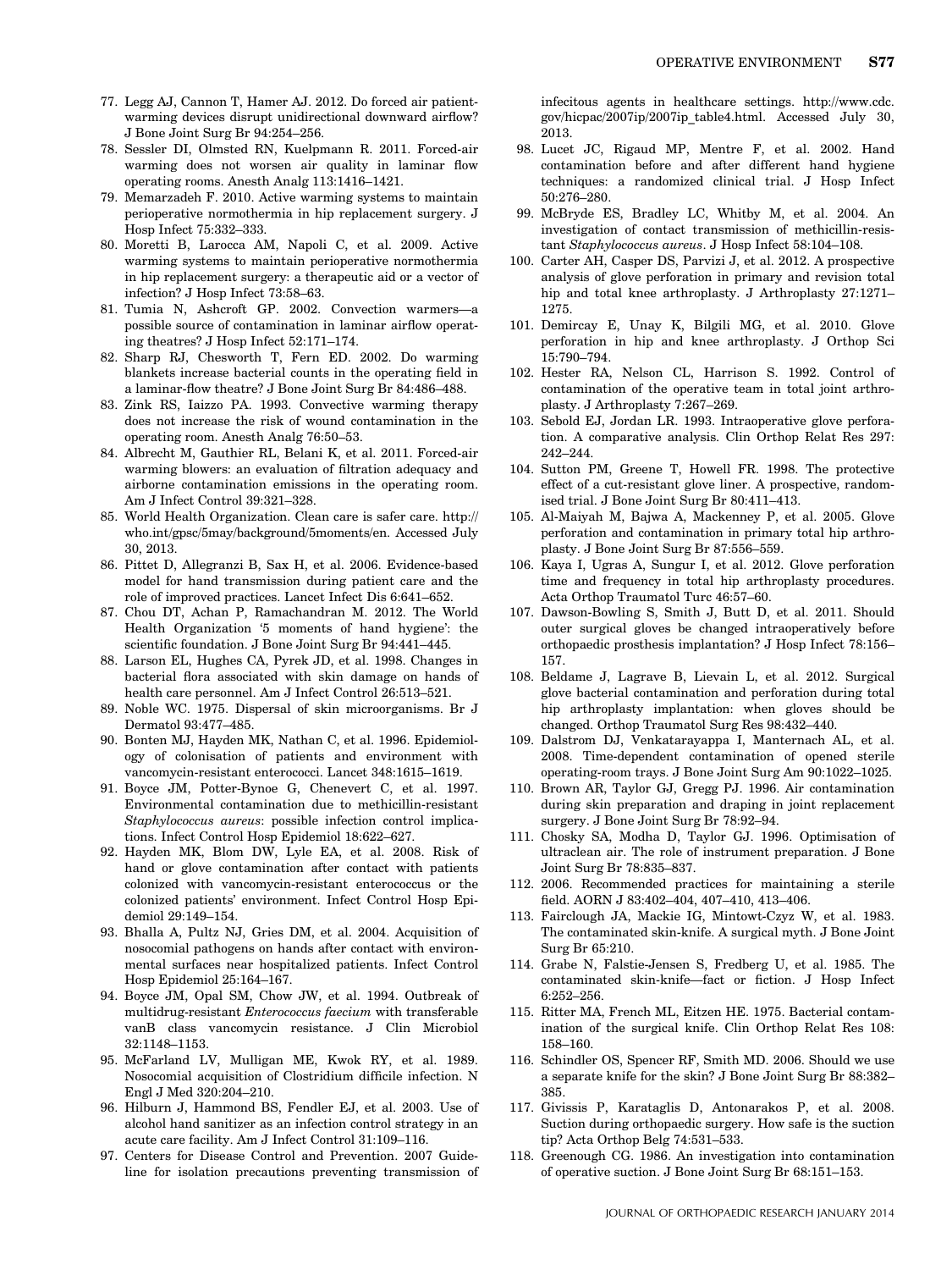- 119. Insull PJ, Hudson J. 2012. Suction tip: a potential source of infection in clean orthopaedic procedures. ANZ J Surg 82:185–186.
- 120. Meals RA, Knoke L. 1978. The surgical suction top—a contaminated instrument. J Bone Joint Surg Am 60:409– 410.
- 121. Mulcahy DM, McCormack D, McElwain JP. 1994. Intraoperative suction catheter tip contamination. J R Coll Surg Edinb 39:371–373.
- 122. Robinson AH, Drew S, Anderson J, et al. 1993. Suction tip contamination in the ultraclean-air operating theatre. Ann R Coll Surg Engl 75:254–256.
- 123. Strange-Vognsen HH, Klareskov B. 1988. Bacteriologic contamination of suction tips during hip arthroplasty. Acta Orthop Scand 59:410–411.
- 124. Baird RA, Nickel FR, Thrupp LD, et al. 1984. Splash basin contamination in orthopaedic surgery. Clin Orthop Relat Res 187:129–133.
- 125. Anto B, McCabe J, Kelly S, et al. 2006. Splash basin bacterial contamination during elective arthroplasty. J Infect 52:231–232.
- 126. Glait SA, Schwarzkopf R, Gould S, et al. 2011. Is repetitive intraoperative splash basin use a source of bacterial contamination in total joint replacement? Orthopedics 34: e546–e549.
- 127. Mont MA, Johnson AJ, Issa K, et al. 2013. Single-use instrumentation, cutting blocks, and trials decrease contamination during total knee arthroplasty: a prospective comparison of navigated and nonnavigated cases. J Knee Surg 26:285–290.
- 128. Barrack RL, Ruh EL, Williams BM, et al. 2012. Patient specific cutting blocks are currently of no proven value. J Bone Joint Surg Br 94:95–99.
- 129. Gilliam DL, Nelson CL. 1990. Comparison of a one-step iodophor skin preparation versus traditional preparation in total joint surgery. Clin Orthop Relat Res 250:258–260.
- 130. Jacobson C, Osmon DR, Hanssen A, et al. 2005. Prevention of wound contamination using DuraPrep solution plus Ioban 2 drapes. Clin Orthop Relat Res 439:32–37.
- 131. Johnston DH, Fairclough JA, Brown EM, et al. 1987. Rate of bacterial recolonization of the skin after preparation: four methods compared. Br J Surg 74:64.
- 132. Kuhme T, Isaksson B, Dahlin LG. 2007. Wound contamination in cardiac surgery. A systematic quantitative and qualitative study of the bacterial growth in sternal wounds in cardiac surgery patients. APMIS 115:1001–1007.
- 133. Lewis DA, Leaper DJ, Speller DC. 1984. Prevention of bacterial colonization of wounds at operation: comparison of iodine-impregnated ('Ioban') drapes with conventional methods. J Hosp Infect 5:431–437.
- 134. Bady S, Wongworawat MD. 2009. Effectiveness of antimicrobial incise drapes versus cyanoacrylate barrier preparations for surgical sites. Clin Orthop Relat Res 467:1674– 1677.
- 135. Falk-Brynhildsen K, Friberg O, Soderquist B, et al. 2013. Bacterial colonization of the skin following aseptic preoperative preparation and impact of the use of plastic adhesive drapes. Biol Res Nurs 15:242–248.
- 136. French ML, Eitzen HE, Ritter MA. 1976. The plastic surgical adhesive drape: an evaluation of its efficacy as a microbial barrier. Ann Surg 184:46–50.
- 137. Chiu KY, Lau SK, Fung B, et al. 1993. Plastic adhesive drapes and wound infection after hip fracture surgery. Aust N Z J Surg 63:798–801.
- 138. Dewan PA, Van Rij AM, Robinson RG, et al. 1987. The use of an iodophor-impregnated plastic incise drape in abdominal surgery—a controlled clinical trial. Aust N Z J Surg 57:859–863.
- 139. Fairclough JA, Johnson D, Mackie I. 1986. The prevention of wound contamination by skin organisms by the preoperative application of an iodophor impregnated plastic adhesive drape. J Int Med Res 14:105–109.
- 140. Webster J, Alghamdi A. 2013. Use of plastic adhesive drapes during surgery for preventing surgical site infection. Cochrane Database Syst Rev CD006353.
- 141. Grove GL, Eyberg CI. 2012. Comparison of two preoperative skin antiseptic preparations and resultant surgical incise drape adhesion to skin in healthy volunteers. J Bone Joint Surg Am 94:1187–1192.
- 142. Alexander JW, Aerni S, Plettner JP. 1985. Development of a safe and effective one-minute preoperative skin preparation. Arch Surg 120:1357–1361.
- 143. Erdmann S, Hertl M, Merk HF. 1999. Allergic contact dermatitis from povidone-iodine. Contact Dermatitis 40:331–332.
- 144. Zokaie S, White IR, McFadden JD. 2011. Allergic contact dermatitis caused by iodophor-impregnated surgical incise drape. Contact Dermatitis 65:309.
- 145. Gheorghe A, Calvert M, Pinkney TD, et al. 2012. Systematic review of the clinical effectiveness of wound-edge protection devices in reducing surgical site infection in patients undergoing open abdominal surgery. Ann Surg 255:1017– 1029.
- 146. Edwards JP, Ho AL, Tee MC, et al. 2012. Wound protectors reduce surgical site infection: a meta-analysis of randomized controlled trials. Ann Surg 256:53–59.
- 147. Mihaljevic AL, Michalski CW, Erkan M, et al. 2012. Standard abdominal wound edge protection with surgical dressings vs coverage with a sterile circular polyethylene drape for prevention of surgical site infections (BaFO): study protocol for a randomized controlled trial. Trials 13:57.
- 148. Pinkney TD, Bartlett DC, Hawkins W, et al. 2011. Reduction of surgical site infection using a novel intervention (ROSSINI): study protocol for a randomised controlled trial. Trials 12:217.
- 149. Blom AW, Gozzard C, Heal J, et al. 2002. Bacterial strikethrough of re-usable surgical drapes: the effect of different wetting agents. J Hosp Infect 52:52–55.
- 150. Laufman H, Siegal JD, Edberg SC. 1979. Moist bacterial strike-through of surgical materials: confirmatory tests. Ann Surg 189:68–74.
- 151. Blom A, Estela C, Bowker K, et al. 2000. The passage of bacteria through surgical drapes. Ann R Coll Surg Engl 82:405–407.
- 152. Ha'eri GB, Wiley AM. 1981. Wound contamination through drapes and gowns: a study using tracer particles. Clin Orthop Relat Res 154:181–184.
- 153. Mackintosh CA, Lidwell OM. 1980. The evaluation of fabrics in relation to their use as protective garments in nursing and surgery. III. Wet penetration and contact transfer of particles through clothing. J Hyg (Lond) 85: 393–403.
- 154. Blom AW, Barnett A, Ajitsaria P, et al. 2007. Resistance of disposable drapes to bacterial penetration. J Orthop Surg (Hong Kong) 15:267–269.
- 155. Bellchambers J, Harris JM, Cullinan P, et al. 1999. A prospective study of wound infection in coronary artery surgery. Eur J Cardiothorac Surg 15:45–50.
- 156. Garibaldi RA, Maglio S, Lerer T, et al. 1986. Comparison of nonwoven and woven gown and drape fabric to prevent intraoperative wound contamination and postoperative infection. Am J Surg 152:505–509.
- 157. Anglen JO, Gainor BJ, Simpson WA, et al. 2003. The use of detergent irrigation for musculoskeletal wounds. Int Orthop 27:40–46.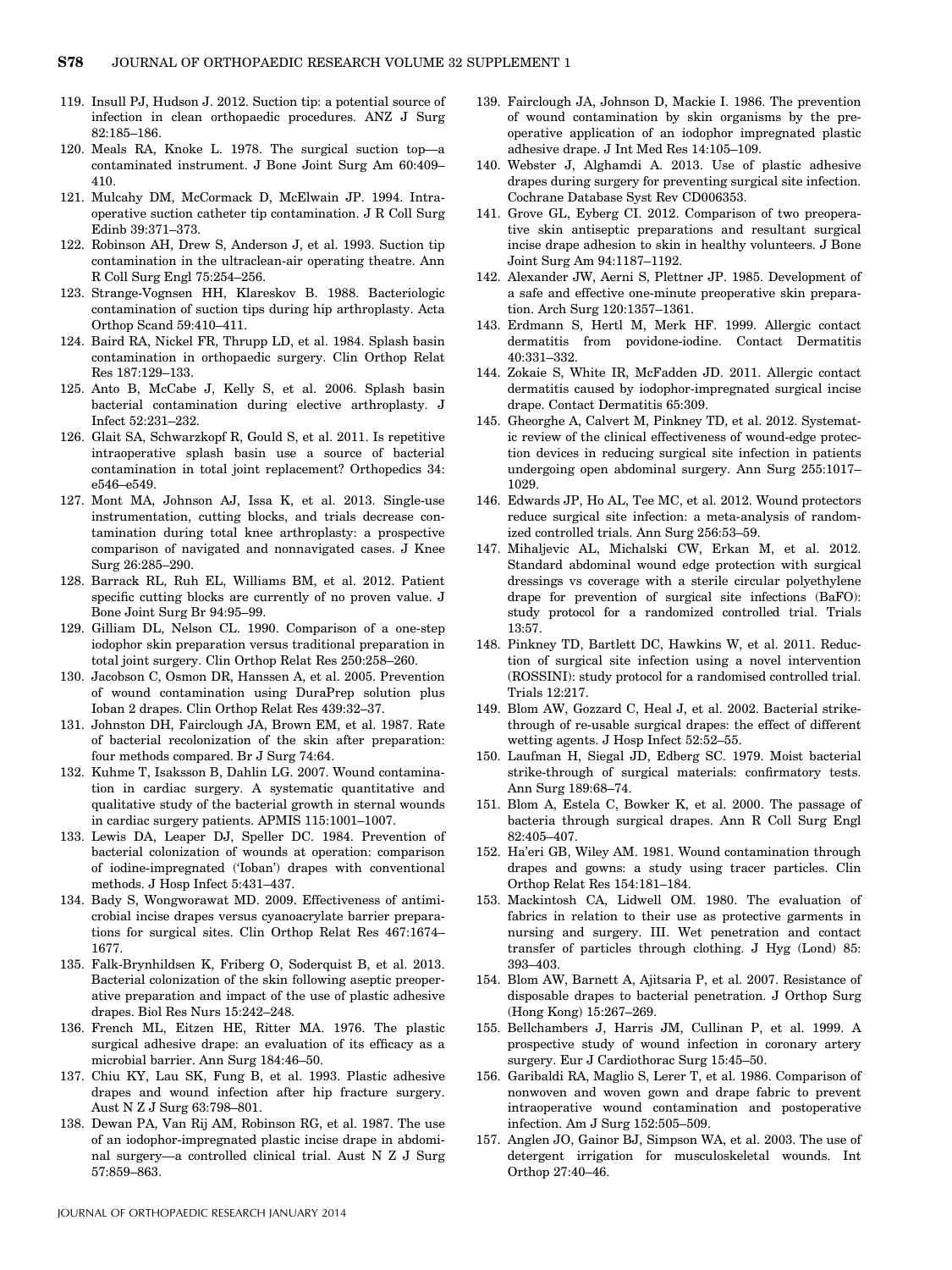- 158. Niki Y, Matsumoto H, Otani T, et al. 2007. How much sterile saline should be used for efficient lavage during total knee arthroplasty? Effects of pulse lavage irrigation on removal of bone and cement debris. J Arthroplasty 22:95–99.
- 159. Bhandari M, Schemitsch EH, Adili A, et al. 1999. High and low pressure pulsatile lavage of contaminated tibial fractures: an in vitro study of bacterial adherence and bone damage. J Orthop Trauma 13:526–533.
- 160. Brown LL, Shelton HT, Bornside GH, et al. 1978. Evaluation of wound irrigation by pulsatile jet and conventional methods. Ann Surg 187:170–173.
- 161. Gross A, Cutright DE, Bhaskar SN. 1972. Effectiveness of pulsating water jet lavage in treatment of contaminated crushed wounds. Am J Surg 124:373–377.
- 162. Kalteis T, Lehn N, Schroder HJ, et al. 2005. Contaminant seeding in bone by different irrigation methods: an experimental study. J Orthop Trauma 19:591–596.
- 163. Moussa FW, Gainor BJ, Anglen JO, et al. 1996. Disinfecting agents for removing adherent bacteria from orthopaedic hardware. Clin Orthop Relat Res 329:255–262.
- 164. Rodeheaver GT, Pettry D, Thacker JG, et al. 1975. Wound cleansing by high pressure irrigation. Surg Gynecol Obstet 141:357–362.
- 165. Bratzler DW, Dellinger EP, Olsen KM, et al. 2013. Clinical practice guidelines for antimicrobial prophylaxis in surgery. Am J Health Syst Pharm 70:195–283.
- 166. Cervantes-Sanchez CR, Gutierrez-Vega R, Vazquez-Carpizo JA, et al. 2000. Syringe pressure irrigation of subdermic tissue after appendectomy to decrease the incidence of postoperative wound infection. World J Surg 24:38–41; discussion 41–32.
- 167. Eklund AE, Tunevall TG. 1987. Prevention of postoperative wound infection after appendectomy by local application of tinidazole: a double-blind study. World J Surg 11:263–266.
- 168. Hassinger SM, Harding G, Wongworawat MD. 2005. Highpressure pulsatile lavage propagates bacteria into soft tissue. Clin Orthop Relat Res 439:27–31.
- 169. Ackland DC, Yap V, Ackland ML, et al. 2009. Pulse-lavage brushing followed by hydrogen peroxide-gauze packing for bone-bed preparation in cemented total hip arthroplasty: a bovine model. J Orthop Surg (Hong Kong) 17:296–300.
- 170. Clarius M, Seeger JB, Jaeger S, et al. 2012. The importance of pulsed lavage on interface temperature and ligament tension force in cemented unicompartmental knee arthroplasty. Clin Biomech (Bristol, Avon) 27:372–376.
- 171. Kalteis T, Pforringer D, Herold T, et al. 2007. An experimental comparison of different devices for pulsatile highpressure lavage and their relevance to cement intrusion into cancellous bone. Arch Orthop Trauma Surg 127:873– 877.
- 172. Maistrelli GL, Antonelli L, Fornasier V, et al. 1995. Cement penetration with pulsed lavage versus syringe irrigation in total knee arthroplasty. Clin Orthop Relat Res 312:261–265.
- 173. Miskovsky C, Whiteside LA, White SE. 1992. The cemented unicondylar knee arthroplasty. An in vitro comparison of three cement techniques. Clin Orthop Relat Res 284:215– 220.
- 174. Seeger JB, Jaeger S, Bitsch RG, et al. 2013. The effect of bone lavage on femoral cement penetration and interface temperature during Oxford unicompartmental knee arthroplasty with cement. J Bone Joint Surg Am 95:48–53.
- 175. Clarius M, Hauck C, Seeger JB, et al. 2009. Pulsed lavage reduces the incidence of radiolucent lines under the tibial tray of Oxford unicompartmental knee arthroplasty: pulsed lavage versus syringe lavage. Int Orthop 33:1585–1590.
- 176. Polzin B, Ellis T, Dirschl DR. 2006. Effects of varying pulsatile lavage pressure on cancellous bone structure and fracture healing. J Orthop Trauma 20:261–266.
- 177. Dirschl DR, Duff GP, Dahners LE, et al. 1998. High pressure pulsatile lavage irrigation of intraarticular fractures: effects on fracture healing. J Orthop Trauma 12: 460–463.
- 178. Draeger RW, Dahners LE. 2006. Traumatic wound debridement: a comparison of irrigation methods. J Orthop Trauma 20:83–88.
- 179. Bhandari M, Adili A, Lachowski RJ. 1998. High pressure pulsatile lavage of contaminated human tibiae: an in vitro study. J Orthop Trauma 12:479–484.
- 180. Svoboda SJ, Bice TG, Gooden HA, et al. 2006. Comparison of bulb syringe and pulsed lavage irrigation with use of a bioluminescent musculoskeletal wound model. J Bone Joint Surg Am 88:2167–2174.
- 181. Hargrove R, Ridgeway S, Russell R, et al. 2006. Does pulse lavage reduce hip hemiarthroplasty infection rates? J Hosp Infect 62:446–449.
- 182. Munoz-Mahamud E, Garcia S, Bori G, et al. 2011. Comparison of a low-pressure and a high-pressure pulsatile lavage during debridement for orthopaedic implant infection. Arch Orthop Trauma Surg 131:1233–1238.
- 183. Howell JM, Dhindsa HS, Stair TO, et al. 1993. Effect of scrubbing and irrigation on staphylococcal and streptococcal counts in contaminated lacerations. Antimicrob Agents Chemother 37:2754–2755.
- 184. McHugh SM, Collins CJ, Corrigan MA, et al. 2011. The role of topical antibiotics used as prophylaxis in surgical site infection prevention. J Antimicrob Chemother 66:693– 701.
- 185. Farnell MB, Worthington-Self S, Mucha P Jr, et al. 1986. Closure of abdominal incisions with subcutaneous catheters. A prospective randomized trial. Arch Surg 121:641– 648.
- 186. Greig J, Morran C, Gunn R, et al. 1987. Wound sepsis after colorectal surgery: the effect of cefotetan lavage. Chemioterapia 6:595–596.
- 187. Rambo WM. 1972. Irrigation of the peritoneal cavity with cephalothin. Am J Surg 123:192–195.
- 188. Schein M, Gecelter G, Freinkel W, et al. 1990. Peritoneal lavage in abdominal sepsis. A controlled clinical study. Arch Surg 125:1132–1135.
- 189. Sherman JO, Luck SR, Borger JA. 1976. Irrigation of the peritoneal cavity for appendicitis in children: a double-blind study. J Pediatr Surg 11:371–374.
- 190. Conroy BP, Anglen JO, Simpson WA, et al. 1999. Comparison of castile soap, benzalkonium chloride, and bacitracin as irrigation solutions for complex contaminated orthopaedic wounds. J Orthop Trauma. 13:332–337.
- 191. Anglen J, Apostoles PS, Christensen G, et al. 1996. Removal of surface bacteria by irrigation. J Orthop Res 14:251–254.
- 192. Anglen JO, Apostoles S, Christensen G, et al. 1994. The efficacy of various irrigation solutions in removing slimeproducing Staphylococcus. J Orthop Trauma 8:390–396.
- 193. Anglen JO. 2005. Comparison of soap and antibiotic solutions for irrigation of lower-limb open fracture wounds. A prospective, randomized study. J Bone Joint Surg Am 87:1415–1422.
- 194. Sindelar WF, Mason GR. 1979. Irrigation of subcutaneous tissue with povidone-iodine solution for prevention of surgical wound infections. Surg Gynecol Obstet 148:227– 231.
- 195. Brown NM, Cipriano CA, Moric M, et al. 2012. Dilute betadine lavage before closure for the prevention of acute postoperative deep periprosthetic joint infection. J Arthroplasty 27:27–30.
- 196. Cheng MT, Chang MC, Wang ST, et al. 2005. Efficacy of dilute betadine solution irrigation in the prevention of